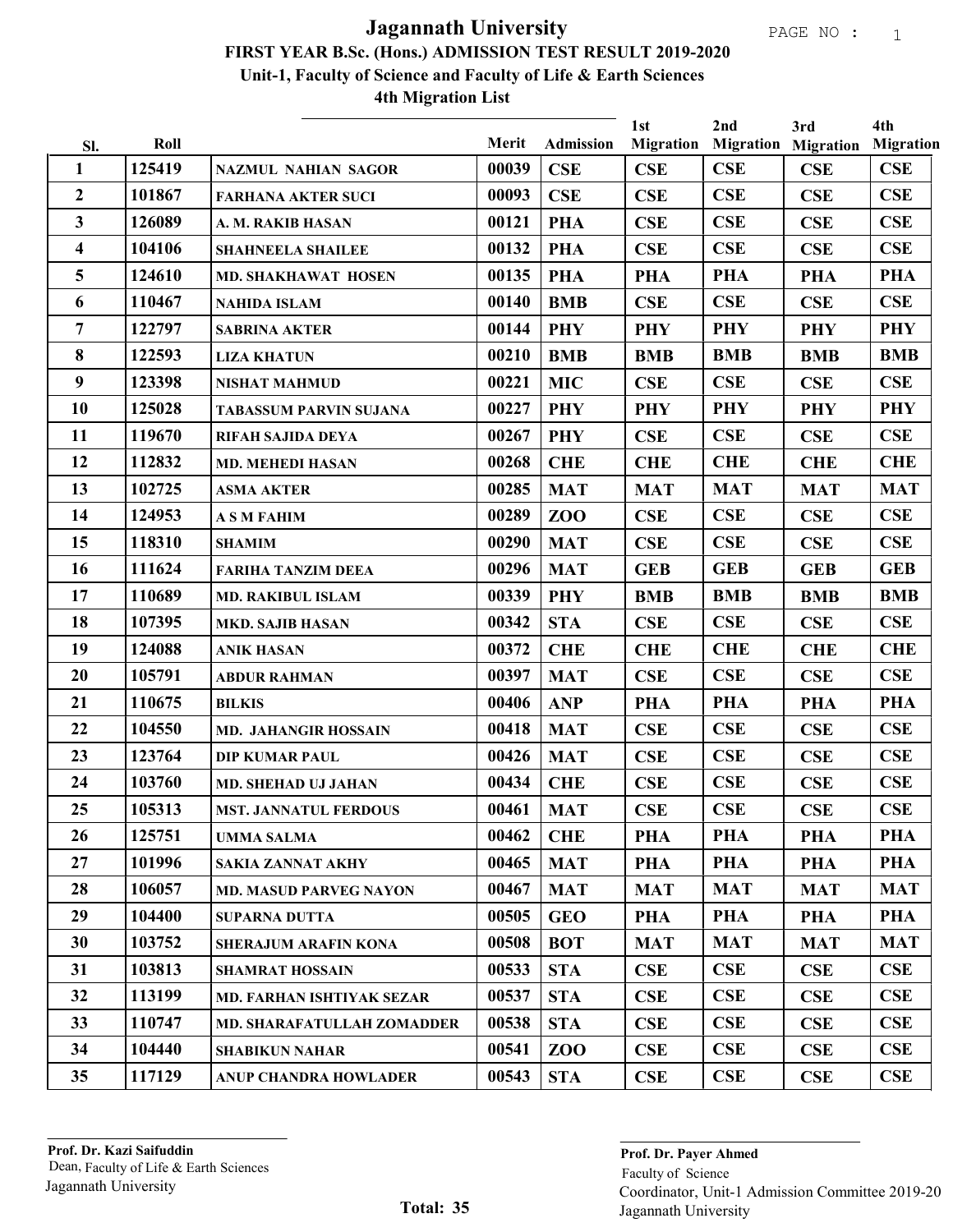|     |        |                                   |       |                 | 1st              | 2nd                        | 3rd        | 4th              |
|-----|--------|-----------------------------------|-------|-----------------|------------------|----------------------------|------------|------------------|
| Sl. | Roll   |                                   | Merit | Admission       | <b>Migration</b> | <b>Migration Migration</b> |            | <b>Migration</b> |
| 36  | 108975 | <b>UMME MEHNAZ LABIBA</b>         | 00556 | <b>FIN</b>      | CSE              | <b>CSE</b>                 | <b>CSE</b> | <b>CSE</b>       |
| 37  | 100514 | H.M. ANHAF NIYAZ CHOWDHURY        | 00589 | ZO <sub>O</sub> | CSE              | <b>CSE</b>                 | CSE        | <b>CSE</b>       |
| 38  | 118848 | <b>MST NAFIZA HAQUE BOKUL</b>     | 00594 | ZO <sub>O</sub> | <b>MIC</b>       | <b>MIC</b>                 | <b>MIC</b> | <b>MIC</b>       |
| 39  | 118264 | MD. OAHIDUZZAMAN                  | 00601 | ZO <sub>O</sub> | <b>GEB</b>       | <b>GEB</b>                 | <b>GEB</b> | <b>GEB</b>       |
| 40  | 114243 | <b>MD. ABUL BASHER SHUVO</b>      | 00603 | <b>STA</b>      | CSE              | CSE                        | CSE        | <b>CSE</b>       |
| 41  | 121870 | <b>RATUL MANDAL</b>               | 00604 | <b>ENG</b>      | CSE              | CSE                        | <b>CSE</b> | <b>CSE</b>       |
| 42  | 103072 | <b>MD. MEHERAB HOSSAIN</b>        | 00605 | ZO <sub>O</sub> | CSE              | CSE                        | CSE        | <b>CSE</b>       |
| 43  | 103545 | <b>SUMAN MAJUMDER</b>             | 00606 | <b>STA</b>      | <b>CHE</b>       | <b>CHE</b>                 | <b>CHE</b> | <b>CHE</b>       |
| 44  | 109931 | <b>MOST. MASURA AKTAR</b>         | 00607 | ZOO             | ZOO              | ZOO                        | ZOO        | ZOO              |
| 45  | 103469 | <b>SULTANA ZAMAN SHISHIR</b>      | 00632 | <b>ENG</b>      | <b>PHA</b>       | <b>PHA</b>                 | <b>PHA</b> | <b>PHA</b>       |
| 46  | 112747 | <b>MD. TANBIRUL ISLAM</b>         | 00638 | <b>STA</b>      | CSE              | <b>CSE</b>                 | CSE        | <b>CSE</b>       |
| 47  | 110607 | <b>TASLIMA AKTER</b>              | 00642 | <b>BOT</b>      | <b>CHE</b>       | <b>CHE</b>                 | <b>CHE</b> | <b>CHE</b>       |
| 48  | 112713 | <b>MOST. MAHMUDA KHATUN</b>       | 00644 | <b>STA</b>      | CSE              | CSE                        | CSE        | <b>CSE</b>       |
| 49  | 108852 | <b>KAZI KHOHINOOR AKTER KRIPA</b> | 00648 | <b>ECO</b>      | CSE              | CSE                        | CSE        | <b>CSE</b>       |
| 50  | 124194 | <b>LUTFUNNAHAR</b>                | 00669 | ZO <sub>O</sub> | <b>PHA</b>       | <b>PHA</b>                 | <b>PHA</b> | <b>PHA</b>       |
| 51  | 119126 | <b>AMRIN JAHAN ESHA</b>           | 00672 | <b>ENG</b>      | <b>ENG</b>       | <b>ENG</b>                 | <b>ENG</b> | <b>ENG</b>       |
| 52  | 126504 | MOHAMMAD MOSTASIM BILLA           | 00676 | <b>BOT</b>      | <b>PHA</b>       | <b>PHA</b>                 | <b>PHA</b> | <b>PHA</b>       |
| 53  | 121607 | <b>AYESHA AKTER</b>               | 00677 | <b>BOT</b>      | <b>GEB</b>       | <b>GEB</b>                 | <b>GEB</b> | <b>GEB</b>       |
| 54  | 118373 | <b>TAHASIN TASFIA</b>             | 00696 | ZOO             | CSE              | CSE                        | CSE        | <b>CSE</b>       |
| 55  | 122117 | S. M. AL MAMUN                    | 00700 | ZOO             | <b>GEB</b>       | <b>GEB</b>                 | <b>GEB</b> | <b>GEB</b>       |
| 56  | 119811 | <b>MD MOMINUL HOQUE</b>           | 00713 | <b>BOT</b>      | CSE              | CSE                        | CSE        | <b>CSE</b>       |
| 57  | 101419 | <b>MD. NAHID HASAN</b>            | 00721 | <b>LAW</b>      | CSE              | CSE                        | CSE        | <b>CSE</b>       |
| 58  | 102525 | <b>SUMONA HAQUE SAMIA</b>         | 00724 | <b>LAW</b>      | <b>MAT</b>       | <b>MAT</b>                 | <b>MAT</b> | <b>MAT</b>       |
| 59  | 112681 | <b>OVEJAN PAUL RUDRA</b>          | 00726 | <b>PSY</b>      | <b>GEB</b>       | <b>GEB</b>                 | <b>GEB</b> | <b>GEB</b>       |
| 60  | 110998 | <b>NETAJEE ROY APON</b>           | 00728 | <b>AIS</b>      | <b>GEB</b>       | <b>GEB</b>                 | <b>GEB</b> | <b>GEB</b>       |
| 61  | 122350 | <b>SANJIDA AKTER SHORNA</b>       | 00742 | <b>LAW</b>      | <b>LAW</b>       | <b>LAW</b>                 | <b>LAW</b> | <b>LAW</b>       |
| 62  | 115708 | AKHI HOSSAIN ANNA                 | 00758 | <b>BOT</b>      | <b>GEB</b>       | <b>GEB</b>                 | <b>GEB</b> | <b>GEB</b>       |
| 63  | 111883 | <b>ASIR SHAHRIAR ROUDRA</b>       | 00761 | <b>MKT</b>      | CSE              | CSE                        | CSE        | <b>CSE</b>       |
| 64  | 106375 | <b>MD. RASHEDUNNABI</b>           | 00762 | PAd             | <b>CSE</b>       | CSE                        | CSE        | <b>CSE</b>       |
| 65  | 102323 | <b>NAURIN TABASSUM SHUCHI</b>     | 00781 | <b>GEO</b>      | <b>GEB</b>       | <b>GEB</b>                 | <b>GEB</b> | <b>GEB</b>       |
| 66  | 110573 | <b>TANZIM AFSANA DINA</b>         | 00788 | <b>ENG</b>      | <b>ENG</b>       | <b>ENG</b>                 | <b>ENG</b> | <b>ENG</b>       |
| 67  | 123899 | <b>KHADIZA AKTER EVA</b>          | 00800 | <b>AIS</b>      | <b>PHY</b>       | <b>PHY</b>                 | <b>PHY</b> | <b>PHY</b>       |
| 68  | 123260 | <b>ASIFUZZAMAN</b>                | 00807 | <b>PSY</b>      | <b>CSE</b>       | CSE                        | <b>CSE</b> | <b>CSE</b>       |
| 69  | 123014 | <b>MOSAMMAT SHIMA AKTAR</b>       | 00834 | <b>PSY</b>      | CSE              | CSE                        | <b>CSE</b> | <b>CSE</b>       |
| 70  | 107428 | ANIKA KHANDOKER MILISHA           | 00839 | <b>ANP</b>      | <b>GEB</b>       | <b>GEB</b>                 | <b>GEB</b> | <b>GEB</b>       |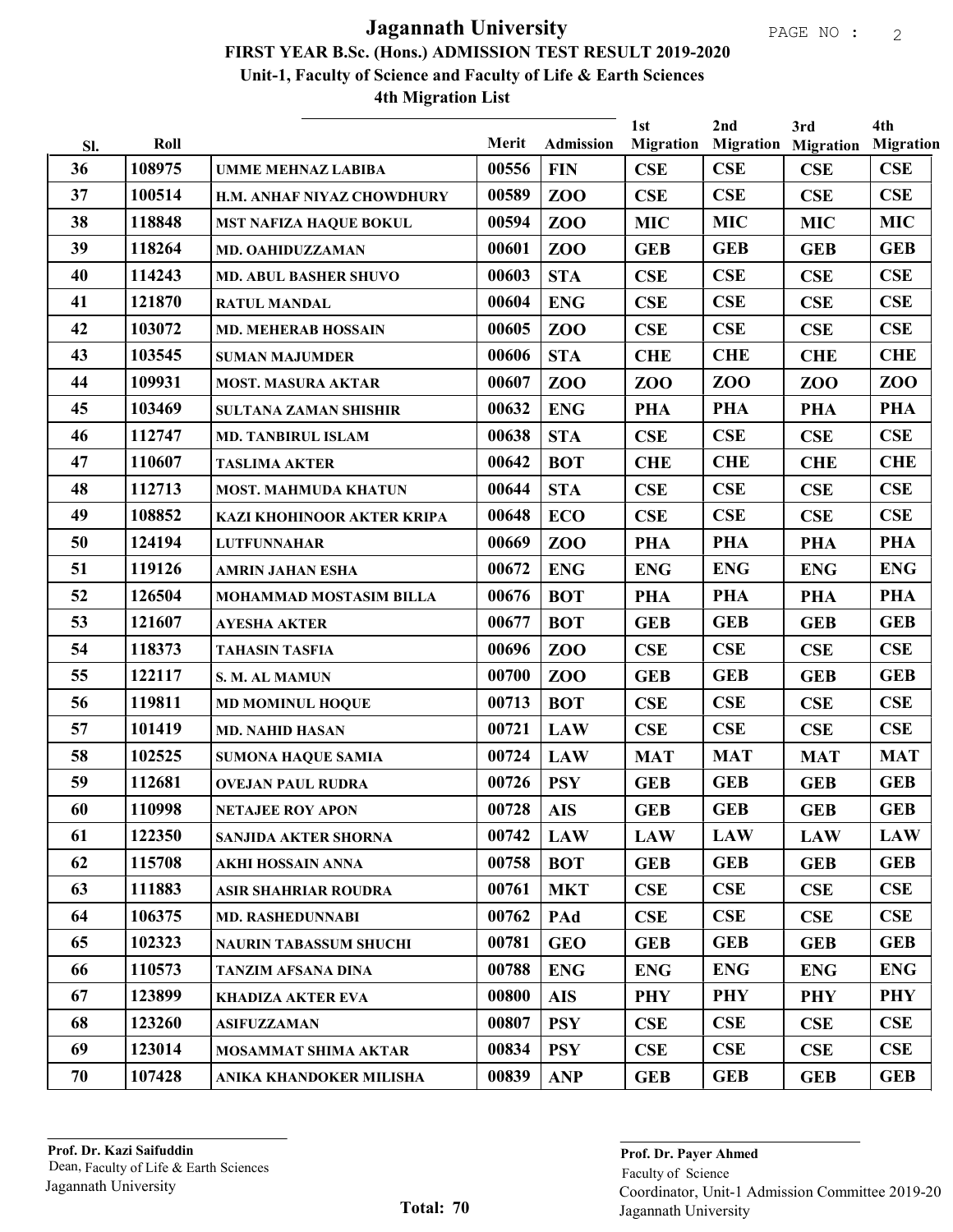|           | Roll   |                                | Merit | <b>Admission</b> | 1st<br><b>Migration</b> | 2nd        | 3rd<br><b>Migration Migration</b> | 4th<br><b>Migration</b> |
|-----------|--------|--------------------------------|-------|------------------|-------------------------|------------|-----------------------------------|-------------------------|
| SI.<br>71 | 101740 |                                | 00843 | <b>PSY</b>       | <b>MIC</b>              | <b>MIC</b> | <b>MIC</b>                        | <b>MIC</b>              |
| 72        | 126522 | <b>MD. ATIAR RAHMAN</b>        | 00847 | <b>PSY</b>       | CSE                     | CSE        | CSE                               | <b>CSE</b>              |
| 73        | 120568 | <b>MD. SWADHIN MIA</b>         | 00851 | <b>PSY</b>       | <b>ENG</b>              | <b>ENG</b> | <b>ENG</b>                        | <b>ENG</b>              |
| 74        |        | <b>ISRAT JAHAN SHAMMI</b>      | 00852 |                  |                         |            |                                   |                         |
|           | 123441 | <b>S. F. NIBIR RAHMAN</b>      |       | <b>GEO</b>       | <b>GEB</b>              | <b>GEB</b> | <b>GEB</b>                        | <b>GEB</b>              |
| 75        | 103439 | SANJIDA AKTER SHARIA           | 00868 | <b>PSY</b>       | <b>PHA</b>              | <b>PHA</b> | <b>PHA</b>                        | <b>PHA</b>              |
| 76        | 101909 | <b>MD. OMIT HASAN OVI</b>      | 00872 | <b>LAN</b>       | <b>PHA</b>              | <b>PHA</b> | <b>PHA</b>                        | <b>PHA</b>              |
| 77        | 120837 | <b>MD. SHAHARIAR NASIB</b>     | 00874 | <b>GEO</b>       | <b>MIC</b>              | <b>MIC</b> | <b>MIC</b>                        | <b>MIC</b>              |
| 78        | 100415 | HASIBUL HOSSEN SHANTHA         | 00888 | <b>GEO</b>       | <b>CHE</b>              | <b>CHE</b> | <b>CHE</b>                        | <b>CHE</b>              |
| 79        | 118695 | <b>SREE TAPOSH KUMER JOY</b>   | 00891 | <b>MCJ</b>       | <b>CHE</b>              | <b>CHE</b> | <b>CHE</b>                        | <b>CHE</b>              |
| 80        | 124485 | <b>NAIMA TASNIM SARKER</b>     | 00902 | <b>GEO</b>       | <b>GEB</b>              | <b>GEB</b> | <b>GEB</b>                        | <b>GEB</b>              |
| 81        | 101927 | <b>AFIA IBNUT MARUFA</b>       | 00906 | <b>PSY</b>       | <b>CSE</b>              | CSE        | CSE                               | CSE                     |
| 82        | 110289 | <b>MD. ABDUR RAHMAN SAMIR</b>  | 00907 | <b>GEO</b>       | <b>GEB</b>              | <b>GEB</b> | <b>GEB</b>                        | <b>GEB</b>              |
| 83        | 100441 | <b>HARUN</b>                   | 00909 | <b>GEO</b>       | <b>MAT</b>              | <b>MAT</b> | <b>MAT</b>                        | <b>MAT</b>              |
| 84        | 115517 | <b>ABDULLA AL MAHMUD</b>       | 00913 | <b>GEO</b>       | <b>MIC</b>              | <b>MIC</b> | <b>MIC</b>                        | <b>MIC</b>              |
| 85        | 119777 | <b>MD. OMAR FARUK</b>          | 00915 | <b>GEO</b>       | <b>CSE</b>              | CSE        | CSE                               | CSE                     |
| 86        | 115279 | <b>AFSAR AHMAD</b>             | 00916 | <b>ECO</b>       | <b>PHY</b>              | <b>PHY</b> | <b>PHY</b>                        | <b>PHY</b>              |
| 87        | 118790 | MD. SAMIUL ISLAM SHAKIL        | 00952 | <b>GEO</b>       | <b>CSE</b>              | CSE        | <b>CSE</b>                        | CSE                     |
| 88        | 102754 | <b>HEMEL</b>                   | 00955 | <b>AIS</b>       | <b>CSE</b>              | CSE        | <b>CSE</b>                        | CSE                     |
| 89        | 104200 | <b>FAHIM HASAN</b>             | 00964 | <b>GEO</b>       | CSE                     | CSE        | CSE                               | <b>CSE</b>              |
| 90        | 101139 | <b>SWEETY MONDOL</b>           | 00972 | <b>GEO</b>       | <b>PHY</b>              | <b>PHY</b> | <b>PHY</b>                        | <b>PHY</b>              |
| 91        | 116448 | <b>SIFUL ISLAM</b>             | 00973 | <b>GEO</b>       | <b>CHE</b>              | <b>CHE</b> | <b>CHE</b>                        | <b>CHE</b>              |
| 92        | 123755 | NAZIHA TASNIM BINTA HOQUE PEW  | 00988 | <b>MCJ</b>       | <b>CSE</b>              | CSE        | CSE                               | CSE                     |
| 93        | 121261 | <b>MD. SHAHRIAR AHMED SIAM</b> | 00993 | <b>LAN</b>       | CSE                     | CSE        | CSE                               | <b>CSE</b>              |
| 94        | 117691 | NAJNIN SULTANA SHIRIN          | 01006 | PHI              | <b>CSE</b>              | CSE        | <b>CSE</b>                        | CSE                     |
| 95        | 100165 | <b>EHTASHIMUL HOUGUE NAHID</b> | 01017 | <b>MKT</b>       | <b>CSE</b>              | CSE        | CSE                               | CSE                     |
| 96        | 102595 | <b>SHARIAT JAHAN SHANU</b>     | 01018 | <b>MKT</b>       | <b>PHA</b>              | CSE        | <b>CSE</b>                        | <b>CSE</b>              |
| 97        | 111355 | <b>POPY AKTER</b>              | 01019 | <b>MGT</b>       | <b>CHE</b>              | <b>CHE</b> | <b>CHE</b>                        | <b>CHE</b>              |
| 98        | 107471 | SADIA AHAMED MIM               | 01020 | IH               | <b>GEB</b>              | <b>GEB</b> | <b>GEB</b>                        | <b>GEB</b>              |
| 99        | 101111 | <b>ISHRAT JAHAN SHEEPA</b>     | 01021 | ECO              | <b>GEB</b>              | <b>GEB</b> | <b>GEB</b>                        | <b>GEB</b>              |
| 100       | 125587 | MD. ABDULLAH                   | 01022 | <b>BAN</b>       | <b>CHE</b>              | <b>CHE</b> | <b>CHE</b>                        | <b>CHE</b>              |
| 101       | 107487 | <b>MD. WALIUL ISLAM RAYHAN</b> | 01023 | <b>MGT</b>       | <b>CHE</b>              | CSE        | <b>CSE</b>                        | <b>CSE</b>              |
| 102       | 105760 | <b>MD. SAKIBUL ISLAM</b>       | 01026 | <b>ANP</b>       | <b>GEB</b>              | <b>GEB</b> | <b>GEB</b>                        | <b>CSE</b>              |
| 103       | 107457 | NIBIR JOYDHAR                  | 01028 | <b>ECO</b>       | <b>PHY</b>              | <b>PHY</b> | <b>PHY</b>                        | <b>CSE</b>              |
| 104       | 115084 | PINAK CHAKRABORTY              | 01047 | <b>MKT</b>       | <b>PHY</b>              | <b>PHY</b> | <b>PHY</b>                        | PHY                     |
| 105       | 123828 | <b>SAIMOON NAHAR MIM</b>       | 01050 | <b>HIS</b>       | <b>PHA</b>              | PHA        | <b>PHA</b>                        | PHA                     |
|           |        |                                |       |                  |                         |            |                                   |                         |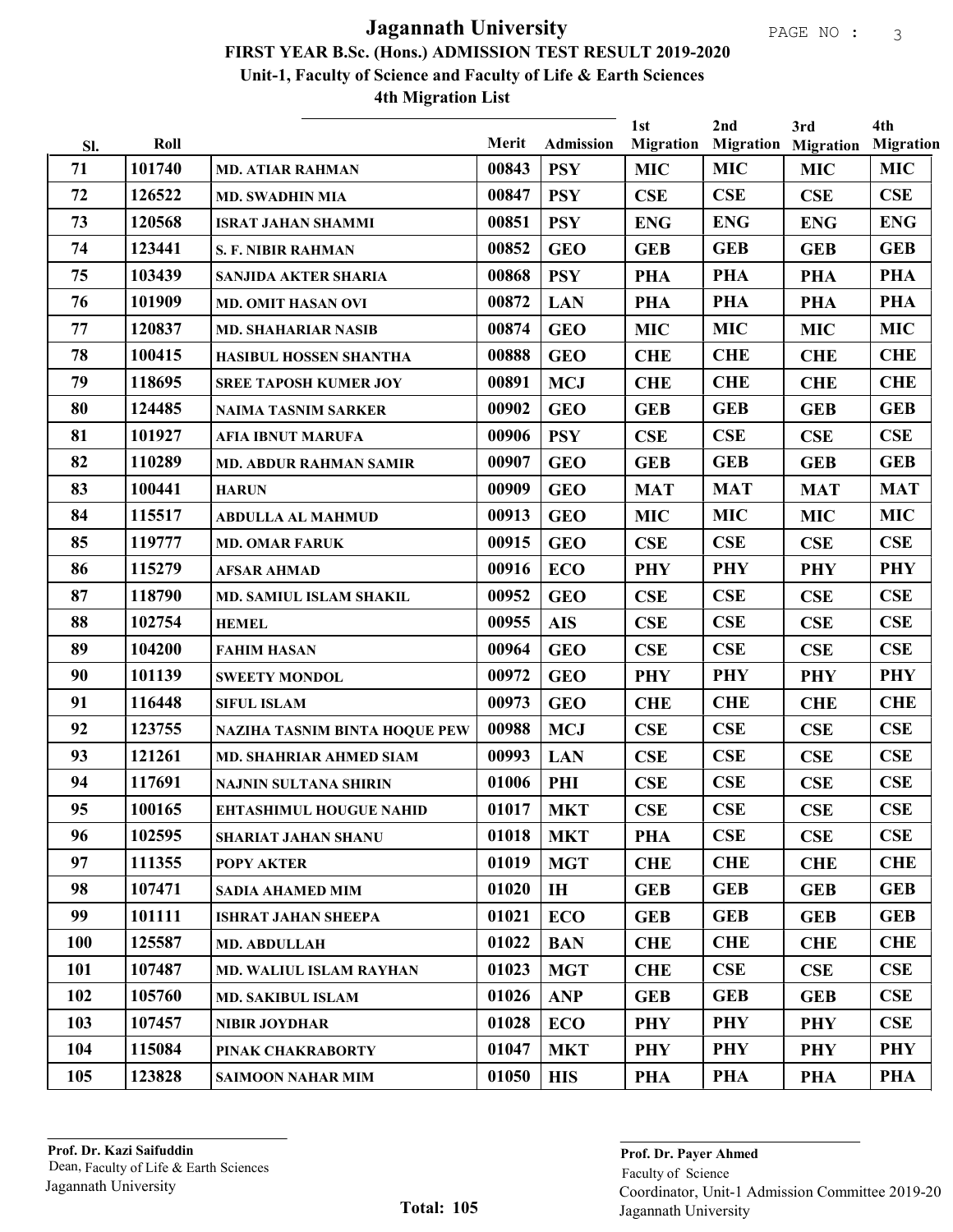| SI. | Roll   |                                | Merit | Admission      | 1st<br><b>Migration</b> | 2nd        | 3rd<br><b>Migration Migration</b> | 4th<br><b>Migration</b> |
|-----|--------|--------------------------------|-------|----------------|-------------------------|------------|-----------------------------------|-------------------------|
| 106 | 107742 | <b>HAMIM HOSSAIN ALVI</b>      | 01054 | <b>BEd</b>     | <b>GEB</b>              | <b>GEB</b> | <b>GEB</b>                        | CSE                     |
| 107 | 107160 | <b>NAHID HASAN</b>             | 01056 | <b>HIS</b>     | <b>PHA</b>              | <b>PHA</b> | <b>PHA</b>                        | <b>PHA</b>              |
| 108 | 124802 | HOMAYRA BINTE MASUD            | 01066 | <b>ANP</b>     | <b>PHY</b>              | <b>PHY</b> | <b>PHY</b>                        | <b>PHY</b>              |
| 109 | 112494 | <b>MD. HELAL MIAH</b>          | 01071 | I <sub>H</sub> | <b>CHE</b>              | <b>CHE</b> | <b>CHE</b>                        | <b>CHE</b>              |
| 110 | 104820 | KHANDOKER HABIBA TOMA          | 01074 | <b>POS</b>     | <b>MIC</b>              | <b>MIC</b> | <b>MIC</b>                        | <b>MIC</b>              |
| 111 | 123226 | <b>MD. SHAON ISLAM</b>         | 01076 | IH             | <b>CHE</b>              | <b>CHE</b> | <b>CHE</b>                        | <b>CHE</b>              |
| 112 | 104294 | <b>MOONTASIR BIN SALIM</b>     | 01080 | <b>IS</b>      | <b>GEB</b>              | <b>GEB</b> | <b>GEB</b>                        | <b>GEB</b>              |
| 113 | 124586 | <b>MUSLIMA BINTE KHAN</b>      | 01087 | <b>BEd</b>     | <b>PHA</b>              | <b>PHA</b> | <b>PHA</b>                        | <b>PHA</b>              |
| 114 | 123670 | <b>ABHA RAHMAN</b>             | 01088 | PHI            | <b>MIC</b>              | <b>MIC</b> | <b>MIC</b>                        | <b>MIC</b>              |
| 115 | 110720 | <b>MASUD RANA</b>              | 01090 | <b>BEd</b>     | <b>PHY</b>              | <b>PHY</b> | <b>PHY</b>                        | <b>PHY</b>              |
| 116 | 123768 | <b>MD. KAMRAN SHARAFI</b>      | 01093 | PHI            | <b>PHY</b>              | <b>PHY</b> | <b>PHY</b>                        | <b>PHY</b>              |
| 117 | 101187 | <b>KAWSAR AHAMED</b>           | 01094 | <b>IS</b>      | <b>PHY</b>              | <b>PHY</b> | <b>PHY</b>                        | <b>PHY</b>              |
| 118 | 110585 | <b>ANKON KARMOKAR</b>          | 01095 | <b>BEd</b>     | <b>MAT</b>              | <b>MAT</b> | <b>MAT</b>                        | <b>MAT</b>              |
| 119 | 122763 | <b>MD JUNAID HOSSAIN</b>       | 01116 | <b>POS</b>     | <b>PHA</b>              | <b>PHA</b> | <b>PHA</b>                        | <b>PHA</b>              |
| 120 | 124123 | S. M. MEHEDI HASAN HIMEL       | 01120 | <b>POS</b>     | <b>PHY</b>              | <b>PHY</b> | <b>PHY</b>                        | <b>PHY</b>              |
| 121 | 123313 | <b>SHUVASHIS DAS</b>           | 01132 | <b>BEd</b>     | <b>CHE</b>              | <b>CHE</b> | <b>CHE</b>                        | <b>CHE</b>              |
| 122 | 101195 | <b>MD. ASHIKUR RAHAMAN</b>     | 01140 | <b>POS</b>     | <b>PHA</b>              | PHA        | <b>PHA</b>                        | PHA                     |
| 123 | 111133 | <b>MEHEDI HASAN</b>            | 01145 | <b>SW</b>      | <b>PHY</b>              | <b>PHY</b> | <b>PHY</b>                        | <b>PHY</b>              |
| 124 | 101878 | <b>MARIA AKTER ABIN</b>        | 01161 |                | <b>BMB</b>              | <b>BMB</b> | <b>BMB</b>                        | <b>BMB</b>              |
| 125 | 125914 | SUMIYA FERDUSI MAHONA          | 01163 |                | <b>MAT</b>              | <b>MAT</b> | <b>MAT</b>                        | <b>MAT</b>              |
| 126 | 108985 | <b>MD. SAIF ULLAH</b>          | 01166 |                | <b>BMB</b>              | <b>BMB</b> | <b>BMB</b>                        | <b>BMB</b>              |
| 127 | 101970 | MD. SAJEDUL ISLAM SHOHAN       | 01168 |                | <b>PHA</b>              | <b>PHA</b> | <b>PHA</b>                        | <b>PHA</b>              |
| 128 | 114594 | <b>OISHY PAUL</b>              | 01191 |                | <b>PHA</b>              | <b>PHA</b> | <b>PHA</b>                        | <b>PHA</b>              |
| 129 | 124754 | <b>MOSTAKIM AHASAN ZIM</b>     | 01207 |                | <b>MIC</b>              | <b>PHA</b> | <b>PHA</b>                        | <b>PHA</b>              |
| 130 | 107262 | <b>TAWHID MIRZA MAHIB</b>      | 01209 |                | <b>MIC</b>              | <b>PHA</b> | <b>PHA</b>                        | <b>PHA</b>              |
| 131 | 104390 | <b>MD. SHOHRAB HOSSEN</b>      | 01215 |                | <b>FIN</b>              | <b>FIN</b> | <b>FIN</b>                        | <b>FIN</b>              |
| 132 | 104104 | <b>MD. HAKIM MOLLAH</b>        | 01217 |                | <b>MIC</b>              | <b>PHA</b> | <b>PHA</b>                        | PHA                     |
| 133 | 115180 | <b>SUMAYA YASMIN RIA</b>       | 01219 |                | <b>CHE</b>              | <b>CHE</b> | <b>CHE</b>                        | <b>CHE</b>              |
| 134 | 105052 | <b>MD. FARHAN MASUD SHOHAG</b> | 01224 |                | <b>MIC</b>              | <b>PHA</b> | <b>PHA</b>                        | PHA                     |
| 135 | 114138 | <b>MD. RAHIM BISWAS</b>        | 01226 |                | <b>CHE</b>              | <b>CHE</b> | <b>CHE</b>                        | <b>CHE</b>              |
| 136 | 122255 | <b>MST. ANIKA BUSHRA</b>       | 01238 |                | <b>BMB</b>              | <b>BMB</b> | <b>BMB</b>                        | <b>BMB</b>              |
| 137 | 107349 | <b>NAJIA AFRIN</b>             | 01244 |                | <b>BMB</b>              | <b>PHA</b> | <b>PHA</b>                        | PHA                     |
| 138 | 112403 | <b>MD LIKHON ISLAM</b>         | 01246 |                | <b>MIC</b>              | <b>PHA</b> | <b>PHA</b>                        | PHA                     |
| 139 | 108677 | <b>FARIHA ARIN JOYEE</b>       | 01250 |                | <b>BMB</b>              | <b>BMB</b> | <b>BMB</b>                        | <b>BMB</b>              |
| 140 | 124351 | <b>SHATABDI</b>                | 01270 |                | <b>MIC</b>              | <b>PHA</b> | <b>PHA</b>                        | PHA                     |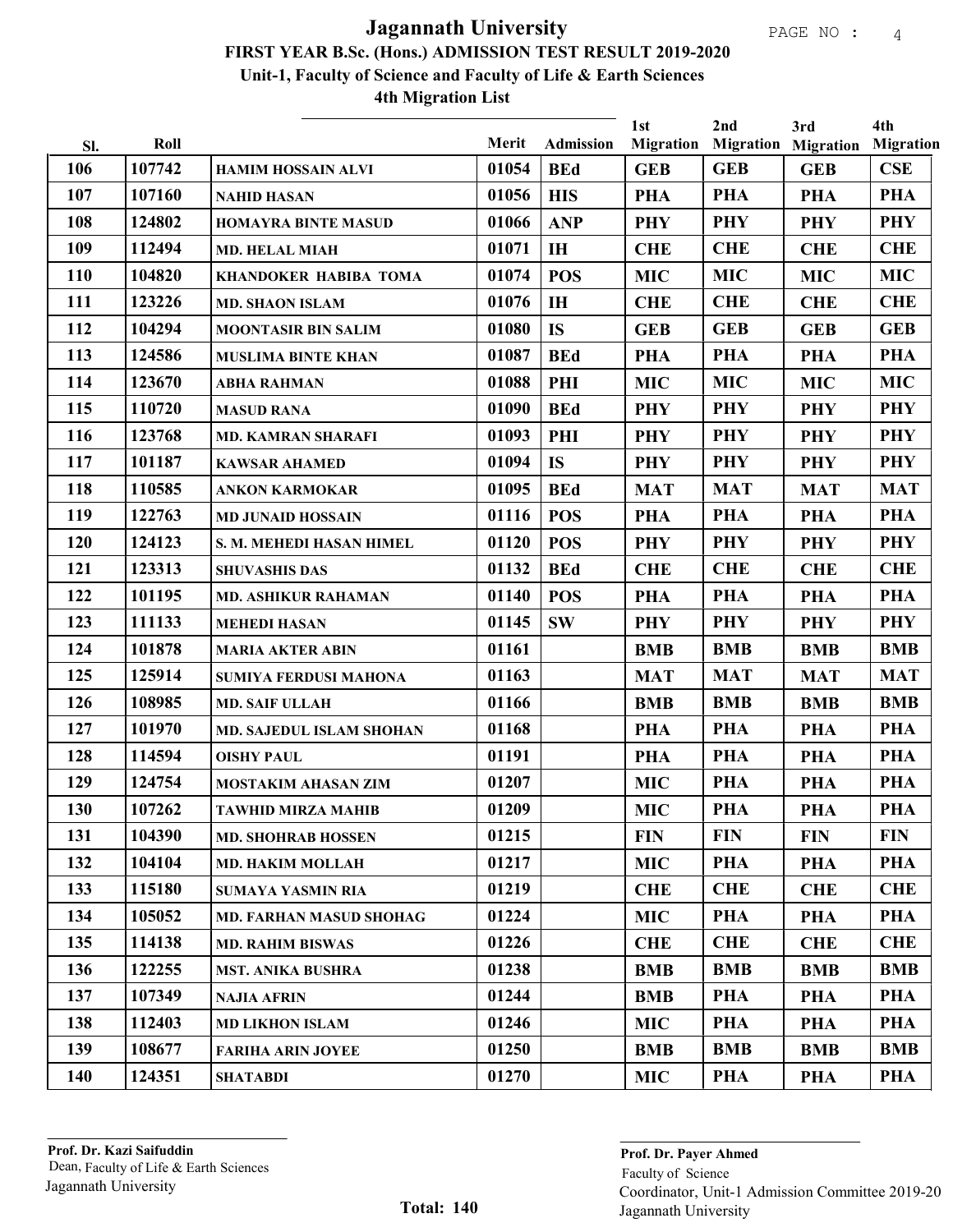|     |        |                                |       |                  | 1st              | 2nd        | 3rd                        | 4th              |
|-----|--------|--------------------------------|-------|------------------|------------------|------------|----------------------------|------------------|
| Sl. | Roll   |                                | Merit | <b>Admission</b> | <b>Migration</b> |            | <b>Migration Migration</b> | <b>Migration</b> |
| 141 | 115603 | <b>MD. MANIK MIA</b>           | 01271 |                  | <b>MIC</b>       | <b>PHA</b> | PHA                        | <b>PHA</b>       |
| 142 | 111305 | <b>ABDULLAH AL JUNAED</b>      | 01283 |                  | <b>MIC</b>       | <b>BMB</b> | <b>BMB</b>                 | <b>BMB</b>       |
| 143 | 125581 | <b>MARZIA RAHMAN MEEM</b>      | 01285 |                  | <b>ENG</b>       | <b>ENG</b> | <b>ENG</b>                 | <b>ENG</b>       |
| 144 | 125199 | <b>MD. ATTIKUR RAHAMAN</b>     | 01287 |                  | <b>MAT</b>       | <b>PHA</b> | <b>PHA</b>                 | PHA              |
| 145 | 113711 | A. K. M. EMADUL ISLAM          | 01288 |                  | <b>CHE</b>       | <b>PHA</b> | <b>PHA</b>                 | <b>PHA</b>       |
| 146 | 102345 | <b>JANNATUL MOWA IFTY</b>      | 01295 |                  | <b>MAT</b>       | <b>BMB</b> | <b>BMB</b>                 | <b>BMB</b>       |
| 147 | 125309 | <b>DRISTY HALDER</b>           | 01296 |                  | ZOO              | <b>GEB</b> | <b>GEB</b>                 | <b>GEB</b>       |
| 148 | 104718 | <b>MD. RASEL MIA</b>           | 01297 |                  | <b>MAT</b>       | <b>MAT</b> | <b>MAT</b>                 | <b>MAT</b>       |
| 149 | 101426 | PROSANTO KUMAR DAS             | 01298 |                  | <b>LAW</b>       | <b>LAW</b> | <b>LAW</b>                 | <b>LAW</b>       |
| 150 | 126012 | <b>MASUM MIA</b>               | 01300 |                  | <b>CHE</b>       | <b>MIC</b> | <b>MIC</b>                 | <b>MIC</b>       |
| 151 | 108925 | <b>MD. NUR UDDIN</b>           | 01304 |                  | <b>CHE</b>       | <b>CHE</b> | <b>CHE</b>                 | <b>CHE</b>       |
| 152 | 103677 | <b>SHAHMAN RIAZ</b>            | 01307 |                  | <b>CHE</b>       | <b>BMB</b> | <b>BMB</b>                 | <b>BMB</b>       |
| 153 | 113151 | <b>NUSRAT ALAM SRABANTI</b>    | 01308 |                  | <b>MAT</b>       | <b>MAT</b> | <b>MAT</b>                 | <b>MAT</b>       |
| 154 | 122675 | <b>MASHIAT TABASSUM KHAN</b>   | 01310 |                  | <b>FIN</b>       | <b>GEB</b> | <b>GEB</b>                 | <b>GEB</b>       |
| 155 | 109240 | <b>MD. INAN NUR RAHMAN</b>     | 01311 |                  | <b>CHE</b>       | PHA        | <b>PHA</b>                 | <b>PHA</b>       |
| 156 | 117170 | <b>MD AL MAMUN KHAN</b>        | 01312 |                  | <b>MAT</b>       | <b>MAT</b> | <b>MAT</b>                 | <b>MAT</b>       |
| 157 | 100692 | <b>NAZMIN AKTHER SHAILLA</b>   | 01334 |                  | <b>MAT</b>       | <b>GEB</b> | <b>GEB</b>                 | <b>GEB</b>       |
| 158 | 115954 | <b>APURBA CHANDRA DAS</b>      | 01336 |                  | <b>PHY</b>       | <b>PHY</b> | <b>PHY</b>                 | <b>PHY</b>       |
| 159 | 124942 | <b>MST. UMME HABIBA RUMI</b>   | 01349 |                  | <b>PHY</b>       | <b>GEB</b> | <b>GEB</b>                 | <b>GEB</b>       |
| 160 | 122904 | SAZIA SULTANA KEYA             | 01357 |                  | <b>CHE</b>       | <b>CHE</b> | <b>CHE</b>                 | <b>CHE</b>       |
| 161 | 126244 | <b>NOVA AKTAR</b>              | 01359 |                  | <b>PHY</b>       | <b>GEB</b> | <b>GEB</b>                 | <b>GEB</b>       |
| 162 | 122240 | <b>MD NASIM UDDIN</b>          | 01368 |                  | <b>PHY</b>       | PHA        | <b>PHA</b>                 | PHA              |
| 163 | 114006 | <b>MD. ZAKIR HOSSAIN</b>       | 01371 |                  | <b>CHE</b>       | <b>PHA</b> | <b>PHA</b>                 | <b>PHA</b>       |
| 164 | 118514 | <b>SAMIRA ISLAM SONY</b>       | 01372 |                  | <b>CHE</b>       | <b>CHE</b> | <b>CHE</b>                 | <b>CHE</b>       |
| 165 | 117533 | <b>RAFIA ISLAM WORTHY</b>      | 01408 |                  | <b>CHE</b>       | <b>PHA</b> | <b>PHA</b>                 | <b>PHA</b>       |
| 166 | 105107 | <b>SHAHIDUL ISLAM</b>          | 01418 |                  | <b>MAT</b>       | <b>GEB</b> | <b>GEB</b>                 | <b>GEB</b>       |
| 167 | 124129 | <b>ROMANA YESMIN</b>           | 01421 |                  | <b>CHE</b>       | <b>GEB</b> | <b>GEB</b>                 | <b>GEB</b>       |
| 168 | 122587 | <b>SOHAG KUMAR GHOSH</b>       | 01427 |                  | <b>MAT</b>       | <b>MAT</b> | <b>MAT</b>                 | <b>MAT</b>       |
| 169 | 109703 | <b>MD. SUMAN BEPARI</b>        | 01428 |                  | <b>MAT</b>       | PHY        | <b>PHY</b>                 | <b>PHY</b>       |
| 170 | 122343 | <b>KRISHNA SARKAR</b>          | 01429 |                  | <b>STA</b>       | <b>BMB</b> | <b>BMB</b>                 | <b>BMB</b>       |
| 171 | 102425 | <b>CHINMOY NANDI</b>           | 01437 |                  | <b>MCJ</b>       | <b>BMB</b> | <b>BMB</b>                 | <b>BMB</b>       |
| 172 | 100013 | <b>SHATHI BALA</b>             | 01438 |                  | <b>CHE</b>       | <b>CHE</b> | <b>CHE</b>                 | <b>CHE</b>       |
| 173 | 113126 | <b>JOY RUDRA</b>               | 01440 |                  | <b>CHE</b>       | <b>CHE</b> | <b>CHE</b>                 | <b>CHE</b>       |
| 174 | 103120 | <b>MD. SAIFUL ISLAM SHANTO</b> | 01442 |                  | <b>MAT</b>       | PHY        | <b>PHY</b>                 | <b>PHY</b>       |
| 175 | 104745 | <b>SADIA AKTER</b>             | 01447 |                  | <b>MAT</b>       | <b>MAT</b> | <b>MAT</b>                 | <b>MAT</b>       |
|     |        |                                |       |                  |                  |            |                            |                  |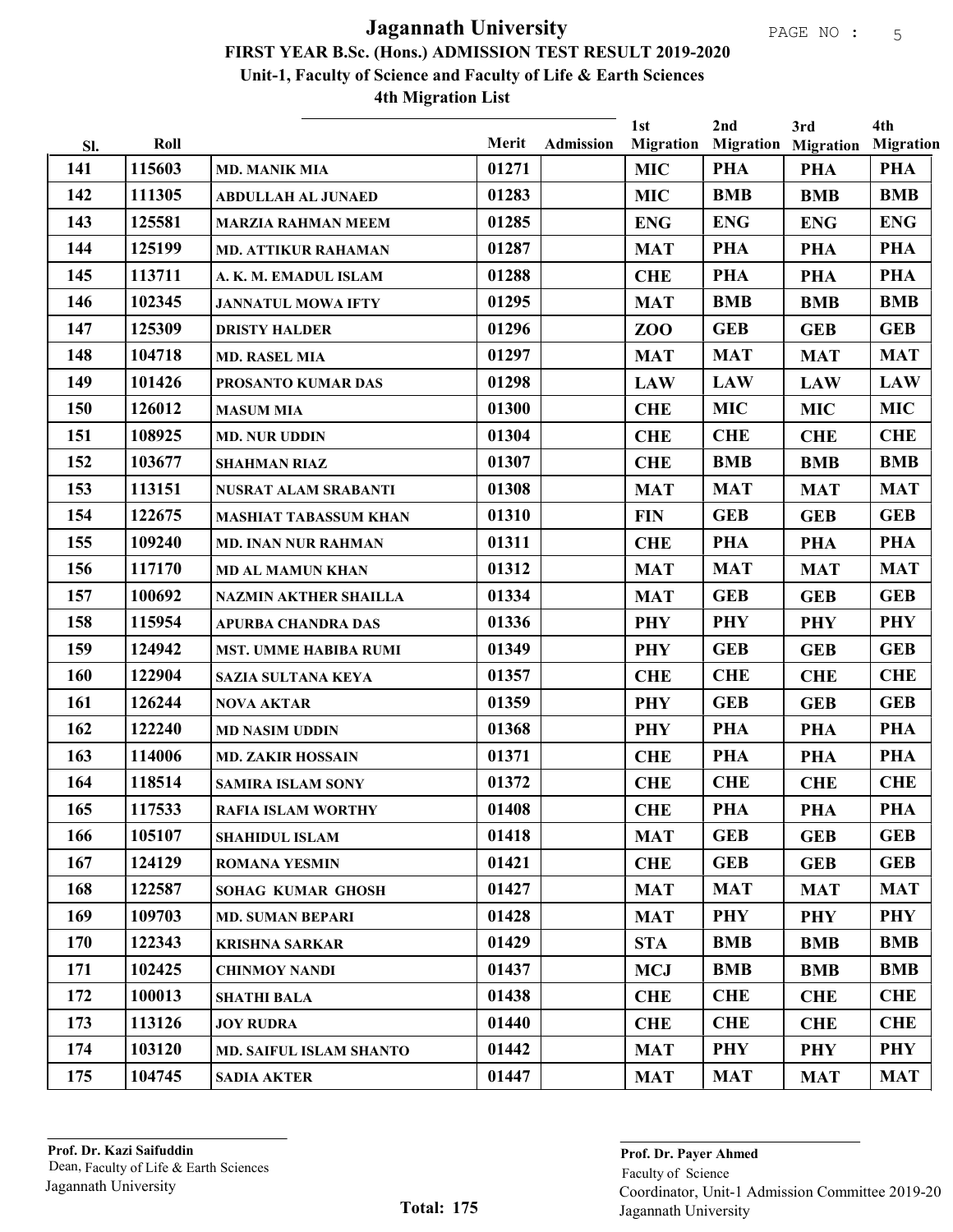|            | Roll   |                                   | Merit | <b>Admission</b> | 1st<br><b>Migration</b> | 2nd             | 3rd<br><b>Migration Migration</b> | 4th<br><b>Migration</b> |
|------------|--------|-----------------------------------|-------|------------------|-------------------------|-----------------|-----------------------------------|-------------------------|
| Sl.<br>176 | 107926 | <b>SAMIUL FARHAN SUMEL JOY</b>    | 01459 |                  | <b>MAT</b>              | <b>MAT</b>      | <b>MAT</b>                        | <b>MAT</b>              |
| 177        | 101920 | <b>SUMAIYA SULTANA</b>            | 01474 |                  | <b>CHE</b>              | <b>MIC</b>      | <b>PHA</b>                        | <b>PHA</b>              |
| 178        | 102462 | MINHAZUL ABADIN SOUROV            | 01475 |                  | <b>CHE</b>              | <b>GEB</b>      | <b>GEB</b>                        | <b>PHA</b>              |
| 179        | 101166 | <b>MD. AHATE SHAM BILLA LABIB</b> | 01480 |                  | <b>STA</b>              | <b>GEB</b>      | <b>GEB</b>                        | <b>PHA</b>              |
| 180        | 120516 | <b>MD SHANTO REZA</b>             | 01506 |                  | <b>ENG</b>              | <b>ENG</b>      | <b>ENG</b>                        | <b>ENG</b>              |
| 181        | 123250 | <b>MD. AL AMIN</b>                | 01516 |                  | <b>PSY</b>              | <b>BMB</b>      | <b>BMB</b>                        | <b>BMB</b>              |
| 182        | 115094 | <b>ANIKA TABASSUM</b>             | 01518 |                  | ZOO                     | <b>MIC</b>      | <b>MIC</b>                        | <b>PHA</b>              |
| 183        | 105176 | MD. ABDULLAH IBN HUSSAIN          | 01520 |                  | <b>STA</b>              | <b>STA</b>      | <b>STA</b>                        | <b>STA</b>              |
| 184        | 121929 | <b>MOSTARI AL RAJI</b>            | 01543 |                  | <b>BOT</b>              | <b>MIC</b>      | <b>GEB</b>                        | <b>GEB</b>              |
| 185        | 105713 | <b>MD. MAHMUDUL HASAN</b>         | 01548 |                  | <b>BOT</b>              | <b>BMB</b>      | <b>BMB</b>                        | <b>BMB</b>              |
| 186        | 124691 | <b>JANNATUL AKTER TAMANNA</b>     | 01563 |                  | <b>LAW</b>              | <b>MIC</b>      | <b>MIC</b>                        | <b>MIC</b>              |
| 187        | 121439 | <b>MD. JAHANGIR ALOM</b>          | 01566 |                  | <b>LAW</b>              | <b>LAW</b>      | <b>LAW</b>                        | <b>LAW</b>              |
| 188        | 101465 | <b>RAZON SARKAR</b>               | 01572 |                  | <b>BOT</b>              | <b>BOT</b>      | <b>BOT</b>                        | <b>BOT</b>              |
| 189        | 121969 | <b>MD. SULIMAN</b>                | 01573 |                  | <b>STA</b>              | <b>BMB</b>      | <b>BMB</b>                        | <b>BMB</b>              |
| 190        | 100457 | <b>MAHZABIN AKTER MIM</b>         | 01574 |                  | <b>ENG</b>              | <b>PHY</b>      | <b>PHY</b>                        | <b>GEB</b>              |
| 191        | 105803 | <b>MD. MUBTASIM RAHMAN</b>        | 01578 |                  | <b>STA</b>              | <b>MIC</b>      | <b>MIC</b>                        | <b>GEB</b>              |
| 192        | 105747 | <b>FATEMA TUJ ZOHORA</b>          | 01581 |                  | ZOO                     | ZO <sub>O</sub> | ZOO                               | <b>ZOO</b>              |
| 193        | 122437 | <b>ESNAEEN JANNAT ESHA</b>        | 01586 |                  | ZOO                     | <b>BMB</b>      | <b>BMB</b>                        | <b>BMB</b>              |
| 194        | 122870 | MUHIBULLAH SHAHJAHAN              | 01598 |                  | <b>GEO</b>              | <b>MIC</b>      | <b>MIC</b>                        | <b>MIC</b>              |
| 195        | 120626 | <b>MD. MEHEDI HASAN</b>           | 01600 |                  | <b>BOT</b>              | <b>CHE</b>      | <b>CHE</b>                        | <b>CHE</b>              |
| 196        | 108887 | <b>MD. RUBEL RANA</b>             | 01605 |                  | ZO <sub>O</sub>         | <b>MAT</b>      | <b>MAT</b>                        | <b>MAT</b>              |
| 197        | 105701 | <b>AN NAHIAN</b>                  | 01610 |                  | <b>GEO</b>              | <b>MIC</b>      | <b>MIC</b>                        | <b>MIC</b>              |
| 198        | 126393 | <b>MST. ARSINA AKTER KEYA</b>     | 01612 |                  | ZO <sub>O</sub>         | <b>BMB</b>      | <b>BMB</b>                        | <b>GEB</b>              |
| 199        | 106127 | TABASSUM JAHAN MOHONA             | 01617 |                  | <b>MCJ</b>              | <b>MIC</b>      | <b>MIC</b>                        | <b>MIC</b>              |
| 200        | 105291 | AFIA EBNAT MAHI                   | 01618 |                  | ZO <sub>O</sub>         | <b>BMB</b>      | <b>BMB</b>                        | <b>BMB</b>              |
| 201        | 107897 | <b>KHADIZA JANNAT</b>             | 01626 |                  | <b>STA</b>              | <b>MAT</b>      | <b>MAT</b>                        | <b>MAT</b>              |
| 202        | 100511 | <b>SUMAIYA TAMANNA MIM</b>        | 01643 |                  | <b>LAW</b>              | <b>MAT</b>      | <b>MAT</b>                        | <b>MAT</b>              |
| 203        | 100765 | <b>RASADUL KAUSAR</b>             | 01663 |                  | ZOO                     | <b>CHE</b>      | <b>CHE</b>                        | <b>CHE</b>              |
| 204        | 100473 | <b>MOST. TAMANNA AKTER</b>        | 01664 |                  | <b>STA</b>              | <b>CHE</b>      | <b>CHE</b>                        | <b>CHE</b>              |
| 205        | 105735 | <b>FAIROOZ IBNAT</b>              | 01665 |                  | <b>PSY</b>              | <b>BMB</b>      | <b>BMB</b>                        | <b>BMB</b>              |
| 206        | 111787 | <b>SAKIB HOSSAIN</b>              | 01671 |                  | ZOO                     | <b>BMB</b>      | <b>BMB</b>                        | <b>BMB</b>              |
| 207        | 103163 | <b>NISU AKTER</b>                 | 01677 |                  | <b>STA</b>              | <b>MIC</b>      | <b>MIC</b>                        | <b>GEB</b>              |
| 208        | 108247 | <b>FARJANA AKTER MUKTA</b>        | 01678 |                  | <b>STA</b>              | <b>BMB</b>      | <b>BMB</b>                        | <b>BMB</b>              |
| 209        | 126742 | <b>MD. ZABIR AHMED</b>            | 01715 |                  | <b>BOT</b>              | <b>MIC</b>      | <b>MIC</b>                        | <b>MIC</b>              |
| 210        | 103794 | S. M. NAIM U AHAMAD               | 01722 |                  | <b>BOT</b>              | <b>MIC</b>      | <b>MIC</b>                        | <b>MIC</b>              |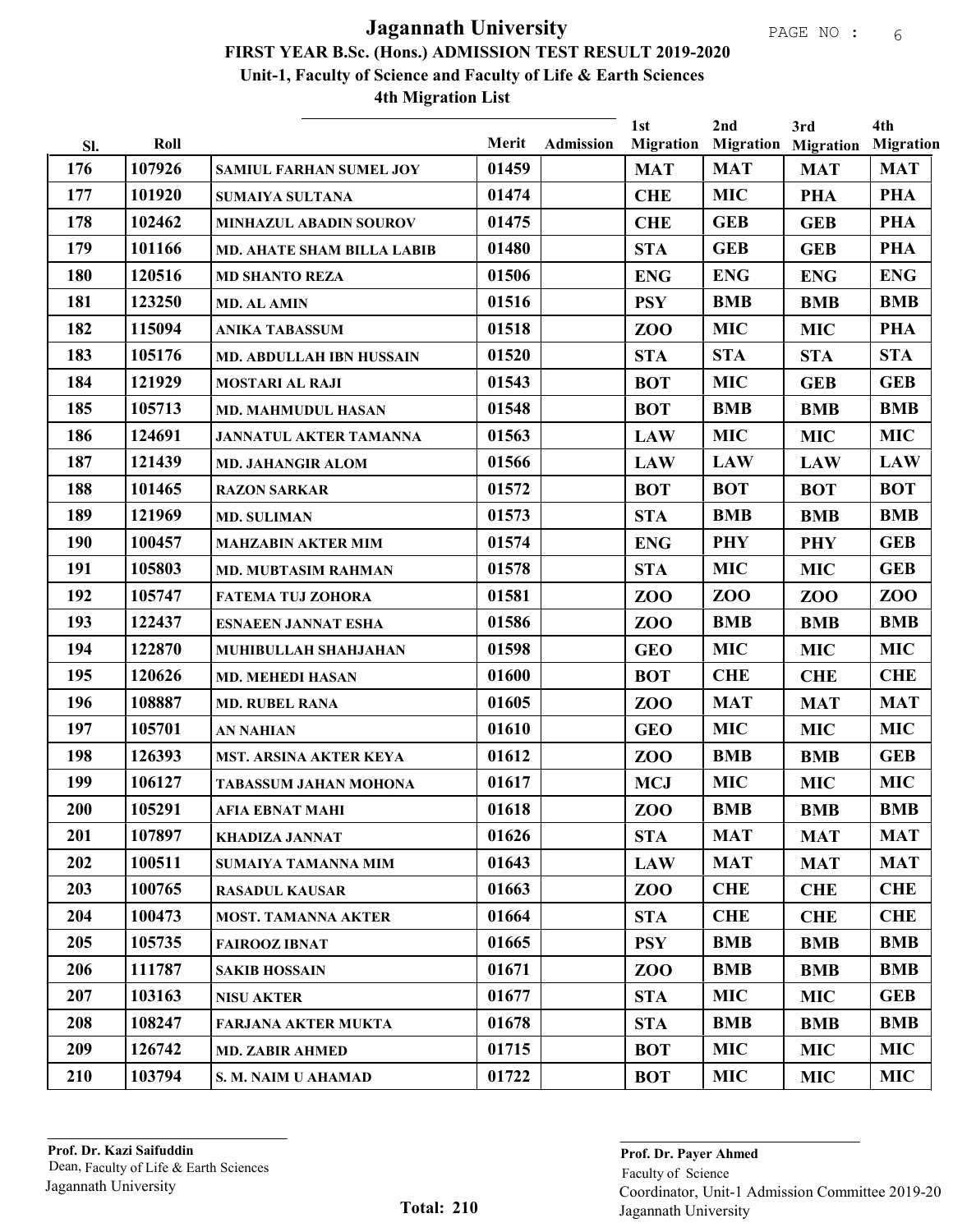|     |        |                               |       |           | 1st              | 2nd        | 3rd                        | 4th              |
|-----|--------|-------------------------------|-------|-----------|------------------|------------|----------------------------|------------------|
| SI. | Roll   |                               | Merit | Admission | <b>Migration</b> |            | <b>Migration Migration</b> | <b>Migration</b> |
| 211 | 117854 | <b>JANNATUL FERDOUS OISHE</b> | 01736 |           | <b>BOT</b>       | <b>BMB</b> | <b>BMB</b>                 | <b>GEB</b>       |
| 212 | 100222 | <b>TOFAZZAL HOSSEN FARABI</b> | 01739 |           | <b>STA</b>       | <b>MIC</b> | <b>MIC</b>                 | <b>MIC</b>       |
| 213 | 110836 | <b>MD. IBRAHIM</b>            | 01745 |           | <b>MGT</b>       | <b>MIC</b> | <b>MIC</b>                 | <b>MIC</b>       |
| 214 | 110906 | <b>BIVU DEBNATH</b>           | 01752 |           | <b>BOT</b>       | <b>CHE</b> | <b>CHE</b>                 | <b>CHE</b>       |
| 215 | 100388 | NAIMUR RAHMAN SIMANTO         | 01757 |           | <b>STA</b>       | <b>BMB</b> | <b>BMB</b>                 | <b>GEB</b>       |
| 216 | 124048 | <b>ARFATUN NESSA</b>          | 01758 |           | <b>STA</b>       | <b>MAT</b> | <b>MAT</b>                 | <b>MAT</b>       |
| 217 | 104414 | HOSNEYARA PARVEN MALA         | 01759 |           | <b>BOT</b>       | <b>CHE</b> | <b>CHE</b>                 | <b>CHE</b>       |
| 218 | 123584 | MD. KAMRUZZAMAN JONY          | 01763 |           | <b>BOT</b>       | <b>CHE</b> | <b>CHE</b>                 | <b>CHE</b>       |
| 219 | 123678 | <b>ISRAT JAHAN LAMIA</b>      | 01769 |           | <b>BOT</b>       | <b>CHE</b> | <b>CHE</b>                 | <b>CHE</b>       |
| 220 | 116317 | <b>MD ABDUR ROB</b>           | 01770 |           | <b>BOT</b>       | <b>BMB</b> | <b>BMB</b>                 | <b>BMB</b>       |
| 221 | 100853 | ZAKIA TASNIM MOON             | 01771 |           | <b>BOT</b>       | <b>MIC</b> | <b>MIC</b>                 | <b>MIC</b>       |
| 222 | 100417 | <b>MD.SANOWARUL ISLAM</b>     | 01772 |           | <b>BOT</b>       | <b>MIC</b> | <b>MIC</b>                 | <b>MIC</b>       |
| 223 | 116100 | <b>SHAHADATH HOSSEN</b>       | 01777 |           | <b>ENG</b>       | <b>MAT</b> | <b>MAT</b>                 | <b>GEB</b>       |
| 224 | 102116 | MD. ABU SOHEL                 | 01786 |           | <b>BOT</b>       | <b>MIC</b> | <b>MIC</b>                 | <b>MIC</b>       |
| 225 | 104840 | <b>MD. BULBUL HOSSEN</b>      | 01790 |           | <b>BOT</b>       | <b>CHE</b> | <b>CHE</b>                 | <b>CHE</b>       |
| 226 | 123403 | <b>MD. ROBIUL HASAN</b>       | 01804 |           | <b>ECO</b>       | <b>ECO</b> | <b>ECO</b>                 | <b>ECO</b>       |
| 227 | 101663 | <b>MD. MARUF HASAN</b>        | 01813 |           | <b>MCJ</b>       | <b>MIC</b> | <b>MIC</b>                 | <b>MIC</b>       |
| 228 | 124943 | <b>JAKIA SULTANA TISHA</b>    | 01815 |           | <b>PSY</b>       | <b>CHE</b> | <b>CHE</b>                 | <b>CHE</b>       |
| 229 | 121549 | FARHANA RAHMAN SONYA          | 01820 |           | <b>GEO</b>       | <b>MIC</b> | <b>MIC</b>                 | <b>MIC</b>       |
| 230 | 119869 | ZAKIA SULTANA                 | 01846 |           | <b>GEO</b>       | <b>CHE</b> | <b>CHE</b>                 | <b>CHE</b>       |
| 231 | 108739 | <b>MD. JAHID HASAN RONY</b>   | 01849 |           | <b>GEO</b>       | <b>CHE</b> | <b>CHE</b>                 | <b>CHE</b>       |
| 232 | 105761 | <b>MD. MERAZUR RAHMAN</b>     | 01853 |           | <b>PSY</b>       | <b>BMB</b> | <b>BMB</b>                 | <b>BMB</b>       |
| 233 | 122789 | PRIANKA SADHU                 | 01854 |           | <b>PSY</b>       | <b>PHY</b> | <b>PHY</b>                 | PHY              |
| 234 | 104255 | ZUHURA ISLAM MEHERIN          | 01865 |           | <b>MGT</b>       | <b>STA</b> | <b>BMB</b>                 | <b>BMB</b>       |
| 235 | 106506 | MD. JANNAT AL MUKIT           | 01910 |           | <b>GEO</b>       | <b>MIC</b> | <b>MIC</b>                 | <b>MIC</b>       |
| 236 | 124574 | YEASMIN AKTHER ETY            | 01915 |           | <b>GEO</b>       | <b>MIC</b> | <b>MIC</b>                 | <b>MIC</b>       |
| 237 | 119688 | <b>SOHANA PARVEEN MEEM</b>    | 01916 |           | <b>PSY</b>       | <b>MIC</b> | <b>MIC</b>                 | <b>MIC</b>       |
| 238 | 101202 | <b>NAZIMUN AKTER SUMAIYA</b>  | 01924 |           | <b>ECO</b>       | ECO        | <b>ECO</b>                 | ECO              |
| 239 | 102102 | <b>MD. ASIF KARIM</b>         | 01931 |           | <b>GEO</b>       | <b>MIC</b> | <b>MIC</b>                 | <b>MIC</b>       |
| 240 | 124880 | <b>SHAZIA AFRUZ TOISHY</b>    | 01933 |           | <b>GEO</b>       | PHY        | <b>PHY</b>                 | <b>PHY</b>       |
| 241 | 117758 | <b>SUMONA AKTER CHADNI</b>    | 01941 |           | <b>GEO</b>       | <b>MAT</b> | <b>MAT</b>                 | <b>MAT</b>       |
| 242 | 126530 | <b>JOYONTI RANI ROY</b>       | 01942 |           | <b>GEO</b>       | <b>MAT</b> | <b>MAT</b>                 | <b>MAT</b>       |
| 243 | 117183 | <b>INZAMAMUL HOQUE NADIM</b>  | 01955 |           | <b>ECO</b>       | <b>MAT</b> | <b>MAT</b>                 | <b>BMB</b>       |
| 244 | 107405 | <b>ANIK HALDER</b>            | 01958 |           | <b>GEO</b>       | <b>MIC</b> | <b>MIC</b>                 | <b>MIC</b>       |
| 245 | 105664 | <b>RAJAT SHUVRA DAS</b>       | 01961 |           | <b>GEO</b>       | <b>MIC</b> | <b>MIC</b>                 | MIC              |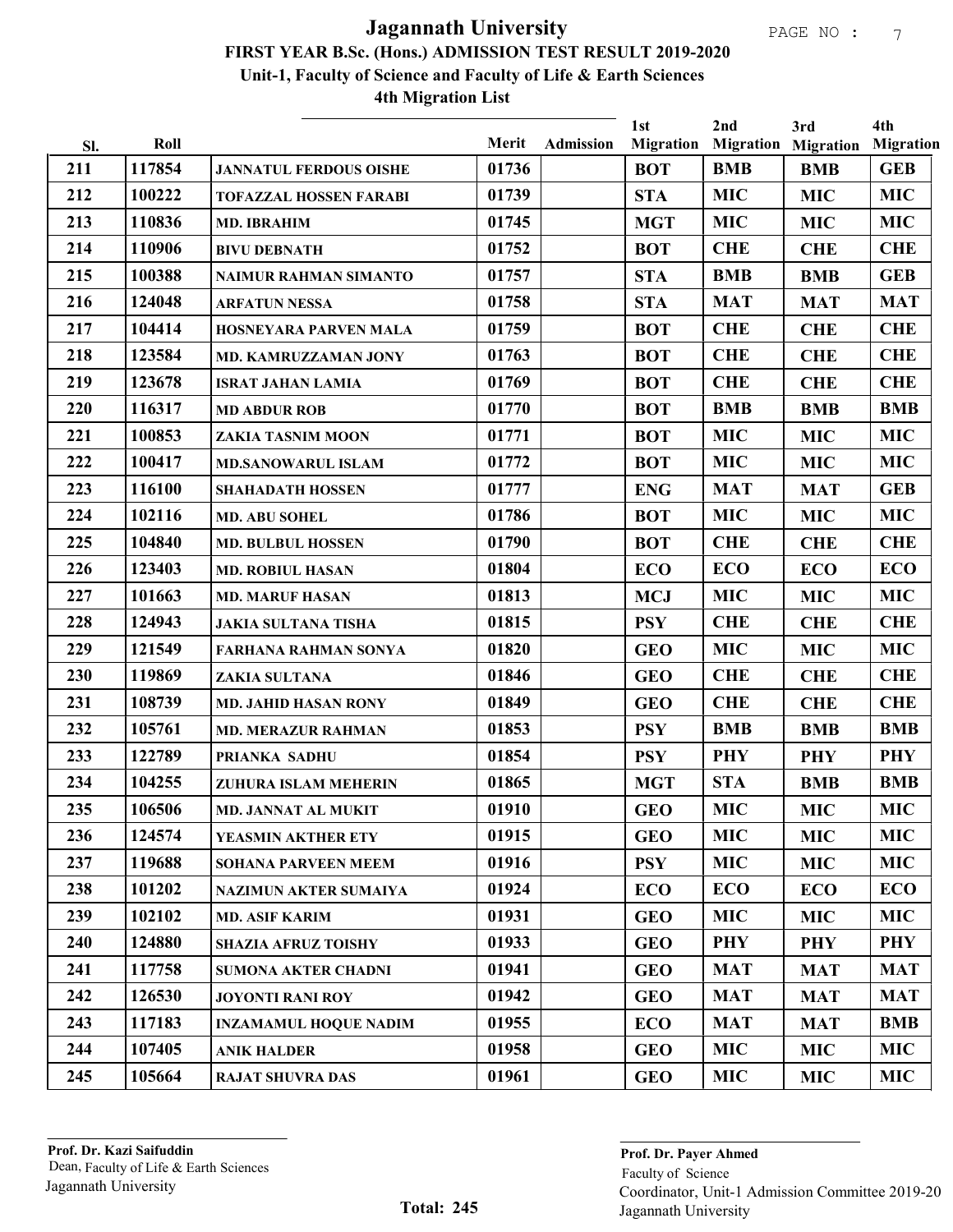| SI. | Roll   |                                | Merit | <b>Admission</b> | 1st<br><b>Migration</b> | 2nd        | 3rd<br><b>Migration Migration</b> | 4th<br><b>Migration</b> |
|-----|--------|--------------------------------|-------|------------------|-------------------------|------------|-----------------------------------|-------------------------|
| 246 | 101496 | <b>MD. ABID ABRAR</b>          | 01964 |                  | <b>GEO</b>              | <b>MIC</b> | <b>MIC</b>                        | <b>MIC</b>              |
| 247 | 110639 | <b>MYSHA MALIHA</b>            | 01983 |                  | <b>ECO</b>              | <b>CHE</b> | <b>CHE</b>                        | <b>BMB</b>              |
| 248 | 102647 | <b>LANTANA IMRAN TASIN</b>     | 01994 |                  | <b>GEO</b>              | <b>MAT</b> | <b>MAT</b>                        | <b>MAT</b>              |
| 249 | 106489 | <b>GALIB AHMAD</b>             | 02010 |                  | <b>AIS</b>              | <b>MIC</b> | <b>MIC</b>                        | <b>MIC</b>              |
| 250 | 100577 | <b>JAFRIN AKTER</b>            | 02019 |                  | <b>AIS</b>              | <b>MIC</b> | <b>MIC</b>                        | <b>BMB</b>              |
| 251 | 110697 | MUTASHIM ISHMAM MOLLA          | 02027 |                  | <b>BEd</b>              | <b>CHE</b> | <b>CHE</b>                        | <b>CHE</b>              |
| 252 | 121227 | <b>HIMEL CHOWDHURY</b>         | 02039 |                  | <b>LAN</b>              | <b>MIC</b> | <b>MIC</b>                        | <b>MIC</b>              |
| 253 | 106909 | <b>SOLAIMAN SOHAN</b>          | 02042 |                  | <b>MGT</b>              | <b>MIC</b> | <b>MIC</b>                        | <b>MIC</b>              |
| 254 | 106947 | <b>FOUJIA JAHAN MISHU</b>      | 02044 |                  | <b>BAN</b>              | <b>CHE</b> | <b>CHE</b>                        | <b>CHE</b>              |
| 255 | 108378 | <b>RAFJANI HASAN MARIA</b>     | 02049 |                  | IH                      | <b>CHE</b> | <b>CHE</b>                        | <b>CHE</b>              |
| 256 | 119584 | <b>MD. TANVIR MAHMUD TANIN</b> | 02065 |                  | <b>POS</b>              | <b>AIS</b> | <b>MIC</b>                        | <b>BMB</b>              |
| 257 | 124520 | <b>AZMAIN FAYEK REPHAY</b>     | 02095 |                  | <b>BEd</b>              | <b>CHE</b> | <b>CHE</b>                        | <b>BMB</b>              |
| 258 | 124052 | <b>LAMIA ISLAM</b>             | 02113 |                  | <b>BEd</b>              | <b>MAT</b> | <b>MAT</b>                        | <b>BMB</b>              |
| 259 | 126380 | <b>SHANTO SARKER</b>           | 02116 |                  | PHI                     | <b>CHE</b> | <b>CHE</b>                        | <b>CHE</b>              |
| 260 | 122896 | <b>MAHMUDUL HASAN NISHAT</b>   | 02118 |                  | <b>POS</b>              | <b>LAW</b> | <b>LAW</b>                        | <b>LAW</b>              |
| 261 | 109148 | <b>MD. SADMAN</b>              | 02120 |                  | PHI                     | <b>PHY</b> | <b>PHY</b>                        | <b>PHY</b>              |
| 262 | 122966 | <b>MD. SADMAN RAFID</b>        | 02126 |                  | <b>POS</b>              | <b>MAT</b> | <b>MAT</b>                        | <b>MIC</b>              |
| 263 | 107844 | <b>RUBAIYA ISLAM</b>           | 02129 |                  | PHI                     | <b>MAT</b> | <b>MAT</b>                        | <b>MAT</b>              |
| 264 | 119503 | MIMOON JAHAN NODHI UDDIN       | 02130 |                  | PHI                     | <b>MAT</b> | <b>MAT</b>                        | <b>MAT</b>              |
| 265 | 105441 | <b>MD. HAMIM RAHAMAN ABID</b>  | 02133 |                  | PHI                     | <b>CHE</b> | <b>CHE</b>                        | <b>BMB</b>              |
| 266 | 102774 | <b>SALMAN REJA</b>             | 02136 |                  | PHI                     | <b>AIS</b> | <b>AIS</b>                        | <b>BMB</b>              |
| 267 | 100452 | <b>MD. SHAHIN ALAM</b>         | 02137 |                  | <b>ANP</b>              | <b>ENG</b> | <b>ENG</b>                        | <b>ENG</b>              |
| 268 | 111146 | <b>SHIBBIR AHMED</b>           | 02138 |                  | <b>POS</b>              | <b>BEd</b> | <b>BEd</b>                        | <b>MIC</b>              |
| 269 | 118364 | <b>MD. HASAN</b>               | 02139 |                  | <b>POS</b>              | <b>PHY</b> | <b>PHY</b>                        | <b>PHY</b>              |
| 270 | 119772 | <b>MD. MOSHIOR RAHMAN</b>      | 02140 |                  | <b>ANP</b>              | <b>PHY</b> | <b>PHY</b>                        | <b>PHY</b>              |
| 271 | 106092 | <b>FARJANA AKTER</b>           | 02142 |                  | <b>POS</b>              | <b>BOT</b> | <b>BOT</b>                        | <b>BOT</b>              |
| 272 | 100332 | <b>MD. MAJHARUL ISLAM</b>      | 02143 |                  | <b>SW</b>               | <b>ECO</b> | <b>ECO</b>                        | <b>MIC</b>              |
| 273 | 111197 | <b>NUSRAT JARIN MISHE</b>      | 02161 |                  | <b>ANP</b>              | <b>CHE</b> | <b>CHE</b>                        | <b>CHE</b>              |
| 274 | 125715 | <b>MD. ROBIUL ISLAM</b>        | 02163 |                  |                         | <b>PHY</b> | <b>CHE</b>                        | <b>CHE</b>              |
| 275 | 100543 | <b>NAHIAN TASNIM</b>           | 02169 |                  |                         | <b>PHY</b> | <b>PHY</b>                        | <b>PHY</b>              |
| 276 | 115089 | <b>MAHFUZA MIRU</b>            | 02170 |                  |                         | <b>MAT</b> | <b>MAT</b>                        | <b>MIC</b>              |
| 277 | 119619 | <b>AMENA BINTE RASHID</b>      | 02179 |                  |                         | ZOO        | ZOO                               | <b>MIC</b>              |
| 278 | 118043 | UMMA NAIMA                     | 02186 |                  |                         | <b>CHE</b> | <b>CHE</b>                        | <b>CHE</b>              |
| 279 | 101541 | FARIHA TARANNUM ZAMAN          | 02188 |                  |                         | <b>PHY</b> | <b>PHY</b>                        | <b>PHY</b>              |
| 280 | 104993 | <b>ISRAT JAHAN SUMAYA</b>      | 02190 |                  |                         | <b>BOT</b> | <b>BOT</b>                        | <b>BOT</b>              |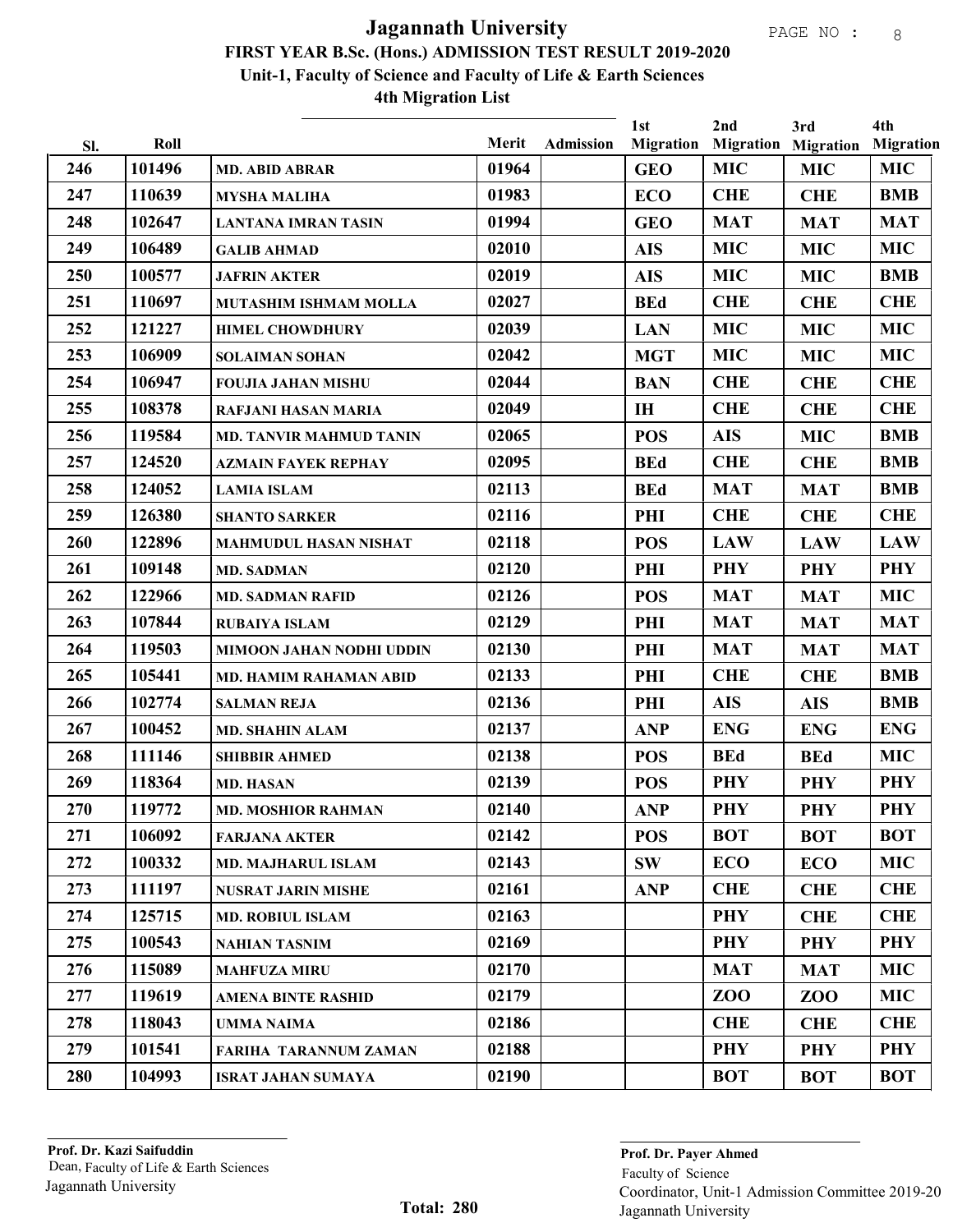|            | Roll   |                                 | Merit | <b>Admission</b> | 1st<br>Migration | 2nd        | 3rd<br><b>Migration Migration</b> | 4th<br><b>Migration</b> |
|------------|--------|---------------------------------|-------|------------------|------------------|------------|-----------------------------------|-------------------------|
| Sl.<br>281 | 104031 | <b>NOSRAT JAHAN</b>             | 02193 |                  |                  | <b>PHY</b> | <b>PHY</b>                        | <b>PHY</b>              |
| 282        | 108155 | <b>MD. ABU SAEID</b>            | 02197 |                  |                  | <b>PHY</b> | <b>PHY</b>                        | <b>MIC</b>              |
| 283        | 114205 | <b>ABDULLAH</b>                 | 02204 |                  |                  | <b>CHE</b> | <b>CHE</b>                        | <b>MIC</b>              |
| 284        | 109899 | SNIGDHA SULTANA REMU            | 02209 |                  |                  | <b>CHE</b> | <b>CHE</b>                        | <b>CHE</b>              |
| 285        | 107645 | <b>AJOY CHANDRA SARKER</b>      | 02216 |                  |                  | <b>CHE</b> | <b>CHE</b>                        | <b>MIC</b>              |
| 286        | 120723 | <b>SARABAN TAHURA</b>           | 02220 |                  |                  | <b>ENG</b> | <b>ENG</b>                        | <b>ENG</b>              |
| 287        | 108267 | <b>NAFIS FUAD HAIDER RAFI</b>   | 02223 |                  |                  | <b>ZOO</b> | ZO <sub>O</sub>                   | <b>MIC</b>              |
| 288        | 109355 | <b>MYESHA JAHAN</b>             | 02224 |                  |                  | <b>PHY</b> | <b>PHY</b>                        | <b>PHY</b>              |
| 289        | 106347 | <b>SAMSOL ISLAM SAJIB</b>       | 02225 |                  |                  | <b>PHY</b> | <b>PHY</b>                        | <b>MIC</b>              |
| 290        | 112155 | <b>SONALY KHATUN</b>            | 02228 |                  |                  | <b>CHE</b> | <b>CHE</b>                        | <b>CHE</b>              |
| 291        | 121165 | <b>MD. IBRAHIM KHALILULLAH</b>  | 02229 |                  |                  | <b>LAW</b> | <b>LAW</b>                        | <b>LAW</b>              |
| 292        | 124862 | <b>ARIFA AHAMED LABONNO</b>     | 02234 |                  |                  | <b>CHE</b> | <b>CHE</b>                        | <b>CHE</b>              |
| 293        | 103780 | <b>MAHUFUJ ISLAM</b>            | 02246 |                  |                  | <b>PHY</b> | <b>PHY</b>                        | <b>PHY</b>              |
| 294        | 108438 | <b>NOWRIN AKHTER MIM</b>        | 02251 |                  |                  | <b>PHY</b> | <b>PHY</b>                        | <b>PHY</b>              |
| 295        | 111606 | <b>ISRAT MALIHA HITOISHY</b>    | 02253 |                  |                  | <b>PHY</b> | <b>PHY</b>                        | <b>PHY</b>              |
| 296        | 106826 | <b>RIFAT SULTANA ABONTY</b>     | 02261 |                  |                  | <b>PHY</b> | <b>PHY</b>                        | <b>PHY</b>              |
| 297        | 123262 | <b>JANNATUL TOHORA MUNNI</b>    | 02262 |                  |                  | <b>BOT</b> | <b>BOT</b>                        | <b>BOT</b>              |
| 298        | 110896 | <b>JANNATUN NUR</b>             | 02279 |                  |                  | <b>ENG</b> | <b>ENG</b>                        | <b>ENG</b>              |
| 299        | 117174 | <b>MST. MAISURA AKTER</b>       | 02280 |                  |                  | <b>PHY</b> | <b>PHY</b>                        | <b>PHY</b>              |
| 300        | 123408 | <b>MISS. HABIBA AKTER</b>       | 02298 |                  |                  | <b>MAT</b> | <b>MAT</b>                        | <b>MAT</b>              |
| 301        | 108476 | <b>MST. JUYENA AKTER</b>        | 02302 |                  |                  | <b>PHY</b> | <b>PHY</b>                        | <b>PHY</b>              |
| 302        | 120328 | <b>MD. SHAKIL BHUIYAN</b>       | 02303 |                  |                  | <b>CHE</b> | <b>CHE</b>                        | <b>CHE</b>              |
| 303        | 102272 | <b>AMINA AKTER TANNI</b>        | 02308 |                  |                  | <b>MAT</b> | <b>MAT</b>                        | <b>MAT</b>              |
| 304        | 126540 | <b>MD. SHUKUR ISLAM</b>         | 02309 |                  |                  | <b>PHY</b> | <b>PHY</b>                        | <b>PHY</b>              |
| 305        | 106296 | <b>MOHASHATA ROY MITU</b>       | 02315 |                  |                  | <b>ENG</b> | <b>ENG</b>                        | <b>ENG</b>              |
| 306        | 115408 | <b>NAYEEM HOSSAIN</b>           | 02316 |                  |                  | <b>CHE</b> | <b>CHE</b>                        | <b>CHE</b>              |
| 307        | 108884 | SHAH NABIL HUSSAIN TANIM        | 02321 |                  |                  | <b>STA</b> | <b>STA</b>                        | <b>STA</b>              |
| 308        | 104016 | <b>MD. AL AMIN HOSSAIN</b>      | 02326 |                  |                  | <b>MAT</b> | <b>MAT</b>                        | <b>MAT</b>              |
| 309        | 118522 | <b>IBRAHIM KHALIL</b>           | 02329 |                  |                  | <b>MAT</b> | <b>MAT</b>                        | <b>MAT</b>              |
| 310        | 118907 | <b>MD.KAWSAR HOSSAIN</b>        | 02335 |                  |                  | <b>MAT</b> | <b>CHE</b>                        | <b>CHE</b>              |
| 311        | 105085 | <b>MD. NAHIDUR RAHMAN NILOY</b> | 02336 |                  |                  | <b>MAT</b> | <b>PHY</b>                        | <b>PHY</b>              |
| 312        | 100875 | <b>MALIHA ZAMAN MONA</b>        | 02337 |                  |                  | <b>STA</b> | <b>PHY</b>                        | <b>PHY</b>              |
| 313        | 126697 | <b>MONSURA AKTER</b>            | 02339 |                  |                  | <b>MAT</b> | <b>PHY</b>                        | <b>PHY</b>              |
| 314        | 102181 | <b>MD. PARVEZ AHMAD</b>         | 02342 |                  |                  | <b>MAT</b> | <b>MAT</b>                        | <b>MAT</b>              |
| 315        | 101523 | <b>MD. MONIRUJJAMAN</b>         | 02343 |                  |                  | <b>MAT</b> | <b>MAT</b>                        | <b>MAT</b>              |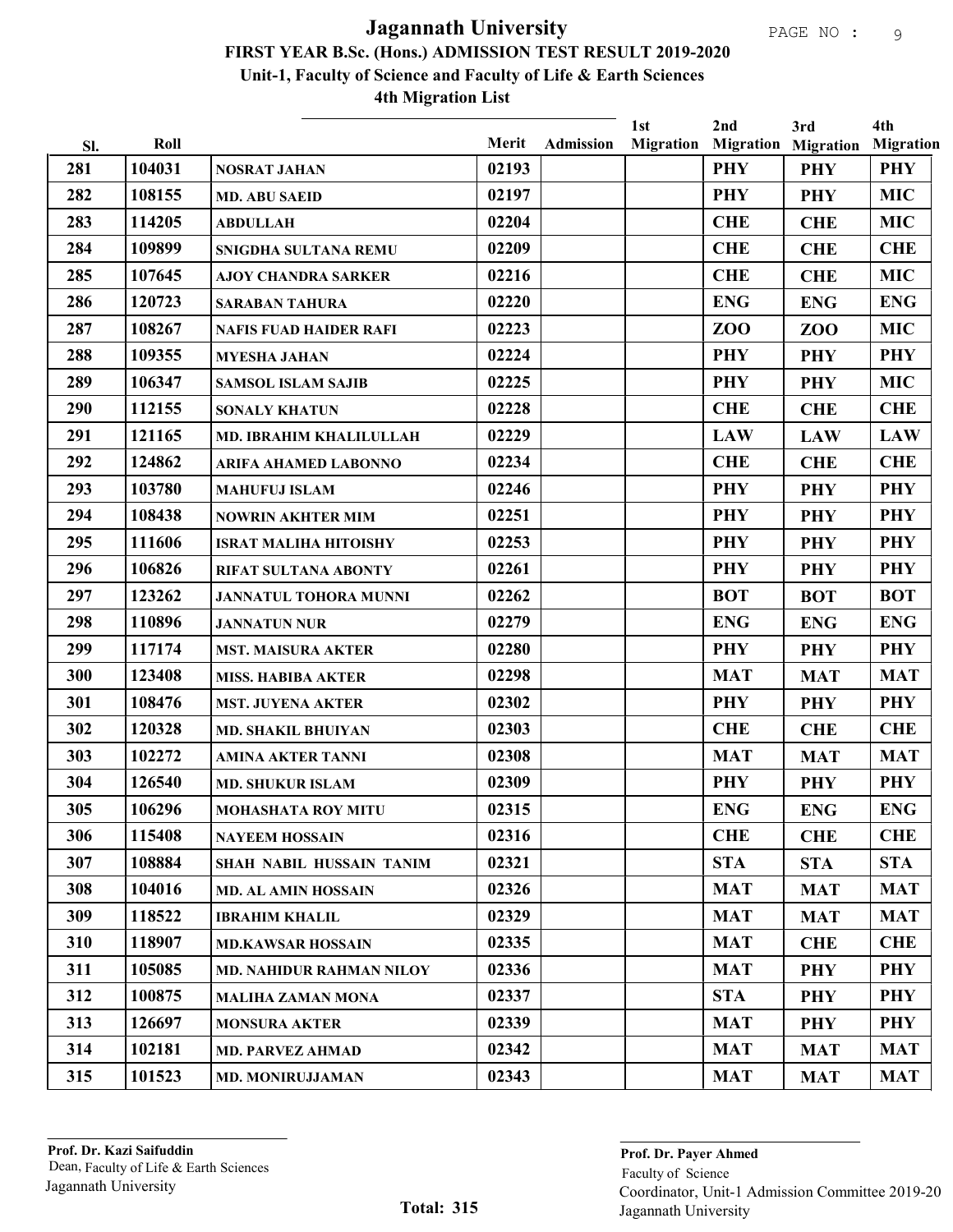| Sl. | Roll   |                                   | Merit | <b>Admission</b> | 1st | 2nd<br><b>Migration Migration Migration</b> | 3rd        | 4th<br><b>Migration</b> |
|-----|--------|-----------------------------------|-------|------------------|-----|---------------------------------------------|------------|-------------------------|
| 316 | 102558 | <b>ERA RANI</b>                   | 02345 |                  |     | <b>BOT</b>                                  | <b>BOT</b> | <b>BOT</b>              |
| 317 | 124282 | <b>SHARMIN AKTER MITI</b>         | 02346 |                  |     | <b>BOT</b>                                  | <b>BOT</b> | <b>BOT</b>              |
| 318 | 105553 | <b>MD. REON TANVIR</b>            | 02348 |                  |     | <b>BOT</b>                                  | <b>CHE</b> | <b>CHE</b>              |
| 319 | 111136 | <b>JAHID HASAN</b>                | 02352 |                  |     | <b>ENG</b>                                  | <b>ENG</b> | <b>ENG</b>              |
| 320 | 125287 | <b>MD SABBIR HOSSAIN</b>          | 02368 |                  |     | <b>STA</b>                                  | <b>PHY</b> | <b>PHY</b>              |
| 321 | 119819 | <b>MD. ABDULLAHIL ASIF</b>        | 02369 |                  |     | <b>LAW</b>                                  | <b>LAW</b> | <b>LAW</b>              |
| 322 | 125183 | <b>MD. ABDUL AZIZ FORHAD</b>      | 02371 |                  |     | <b>ENG</b>                                  | <b>ENG</b> | <b>ENG</b>              |
| 323 | 125019 | <b>LIMA SAMADDER</b>              | 02382 |                  |     | ZO <sub>O</sub>                             | <b>PHY</b> | <b>PHY</b>              |
| 324 | 107249 | <b>SAIMA RAHMAN</b>               | 02403 |                  |     | <b>ENG</b>                                  | <b>CHE</b> | <b>CHE</b>              |
| 325 | 103049 | <b>SADIA AKTER</b>                | 02406 |                  |     | ZO <sub>O</sub>                             | <b>CHE</b> | <b>CHE</b>              |
| 326 | 105723 | <b>MD. SHARIF AMIR HAMZA RAFE</b> | 02407 |                  |     | <b>BOT</b>                                  | <b>BOT</b> | <b>BOT</b>              |
| 327 | 107037 | <b>HAFIJUL ISLAM</b>              | 02409 |                  |     | ZO <sub>O</sub>                             | <b>PHY</b> | <b>PHY</b>              |
| 328 | 122805 | <b>JARIN TASNIM</b>               | 02412 |                  |     | ZO <sub>O</sub>                             | ZOO        | ZOO                     |
| 329 | 100821 | <b>JABIN TASNIM</b>               | 02427 |                  |     | <b>ECO</b>                                  | <b>ECO</b> | <b>ECO</b>              |
| 330 | 111209 | <b>MAHIR MOHAMMAD HABIBI</b>      | 02428 |                  |     | <b>PSY</b>                                  | <b>CHE</b> | <b>CHE</b>              |
| 331 | 112869 | <b>NAHID ISTIAQ</b>               | 02432 |                  |     | <b>ENG</b>                                  | <b>CHE</b> | <b>CHE</b>              |
| 332 | 124413 | MOST. MAKSUDA YASMIN SOPNA        | 02438 |                  |     | <b>ENG</b>                                  | <b>ENG</b> | <b>ENG</b>              |
| 333 | 107263 | <b>MD. ABU RAIHAN SHEIKH</b>      | 02439 |                  |     | <b>STA</b>                                  | <b>MAT</b> | <b>MAT</b>              |
| 334 | 113938 | <b>SANJIDA AKTER</b>              | 02461 |                  |     | <b>LAW</b>                                  | <b>LAW</b> | <b>LAW</b>              |
| 335 | 106006 | <b>MD. MARUF HOSSAIN</b>          | 02466 |                  |     | <b>STA</b>                                  | <b>CHE</b> | <b>CHE</b>              |
| 336 | 124952 | <b>SHAH MOHAMMAD SHAKIB</b>       | 02474 |                  |     | <b>LAW</b>                                  | <b>LAW</b> | <b>LAW</b>              |
| 337 | 102132 | MST. FARHANA PARVEEN TANI         | 02478 |                  |     | <b>LAW</b>                                  | <b>LAW</b> | <b>LAW</b>              |
| 338 | 104190 | SUMAYA TASNIM RASNA               | 02498 |                  |     | ZO <sub>O</sub>                             | <b>PHY</b> | <b>PHY</b>              |
| 339 | 102994 | <b>MD. RAKIBUL HASAN</b>          | 02502 |                  |     | ZO <sub>O</sub>                             | <b>PHY</b> | <b>PHY</b>              |
| 340 | 122972 | Z. A. M. ISHRAK ZAMAN PULAK       | 02505 |                  |     | <b>STA</b>                                  | <b>CHE</b> | <b>CHE</b>              |
| 341 | 106666 | <b>MD. MOTALEB HOSSAIN</b>        | 02509 |                  |     | ZOO                                         | <b>MAT</b> | <b>MAT</b>              |
| 342 | 123284 | <b>MD. MUSTAFIGUR RAHMAN</b>      | 02514 |                  |     | <b>BOT</b>                                  | <b>MAT</b> | <b>MAT</b>              |
| 343 | 120694 | NUSRAT JAHAN URMI                 | 02517 |                  |     | <b>STA</b>                                  | <b>CHE</b> | <b>CHE</b>              |
| 344 | 123662 | <b>ALIF SAMIA</b>                 | 02521 |                  |     | ZO <sub>O</sub>                             | ZOO        | ZOO                     |
| 345 | 104038 | SHAHADAT SIKDER SIAM              | 02525 |                  |     | ZO <sub>O</sub>                             | ZOO        | ZOO                     |
| 346 | 100108 | <b>ROTON</b>                      | 02527 |                  |     | <b>STA</b>                                  | <b>STA</b> | <b>STA</b>              |
| 347 | 117436 | <b>MD. TARIQUL ISLAM</b>          | 02528 |                  |     | ZO <sub>O</sub>                             | <b>MAT</b> | <b>MAT</b>              |
| 348 | 126194 | <b>MAHMUDA AKTER</b>              | 02530 |                  |     | <b>STA</b>                                  | <b>CHE</b> | <b>CHE</b>              |
| 349 | 124074 | SADIA RAHMAN RAISHA               | 02533 |                  |     | <b>LAW</b>                                  | <b>LAW</b> | <b>LAW</b>              |
| 350 | 122617 | <b>SHANGKAR CHANDRA DAS</b>       | 02536 |                  |     | <b>BOT</b>                                  | <b>MAT</b> | <b>MAT</b>              |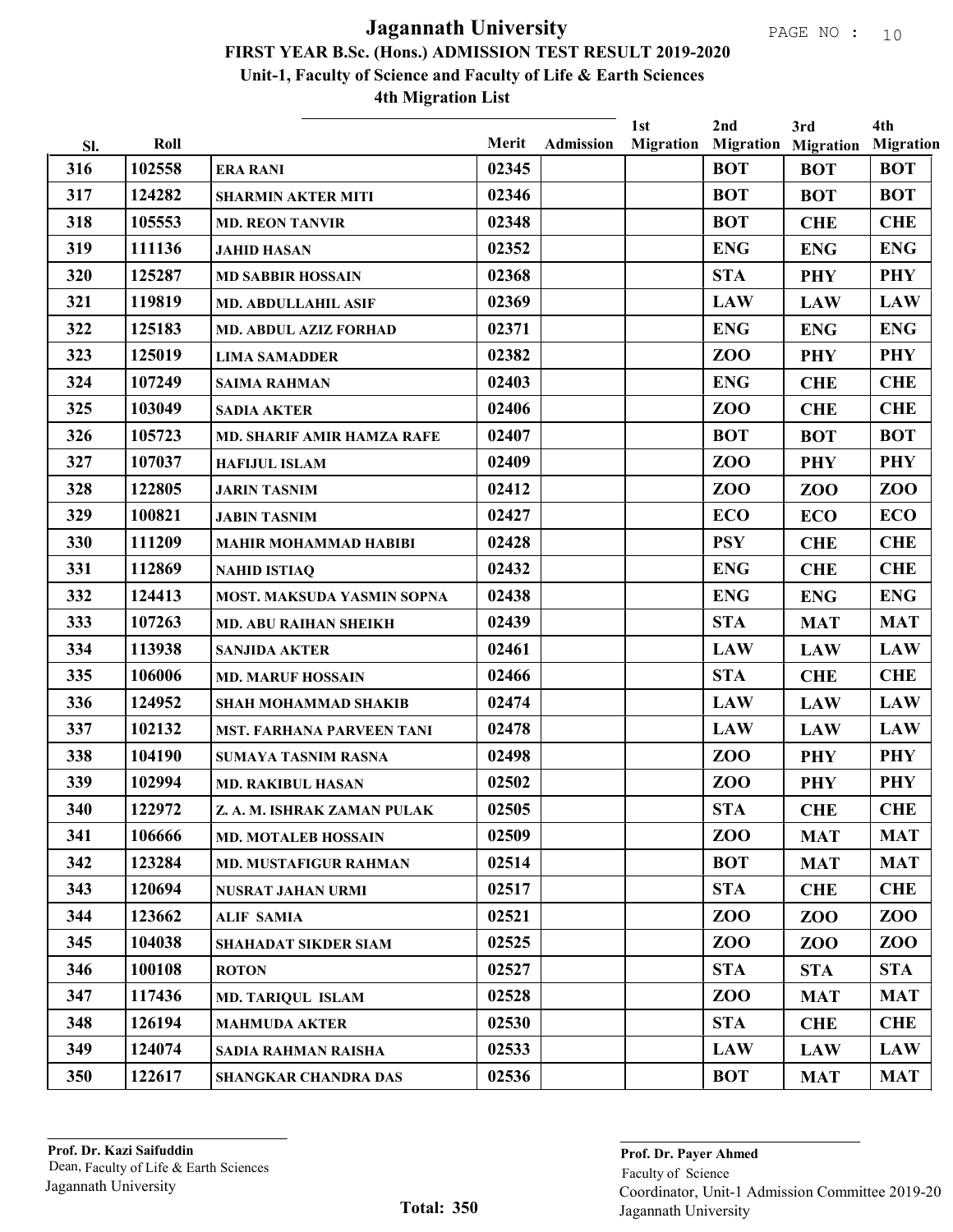| SI. | Roll   |                            | Merit | Admission | 1st<br><b>Migration</b> | 2nd        | 3rd<br><b>Migration Migration</b> | 4th<br><b>Migration</b> |
|-----|--------|----------------------------|-------|-----------|-------------------------|------------|-----------------------------------|-------------------------|
| 351 | 124563 | <b>SHAGOR VOUMIK</b>       | 02538 |           |                         | ZOO        | <b>CHE</b>                        | <b>CHE</b>              |
| 352 | 101501 | <b>MD. FOJLEA RABBI</b>    | 02539 |           |                         | <b>BOT</b> | <b>PHY</b>                        | <b>PHY</b>              |
| 353 | 125649 | <b>MARUF HOSSAIN</b>       | 02540 |           |                         | <b>LAW</b> | <b>LAW</b>                        | <b>LAW</b>              |
| 354 | 125244 | <b>TAHMINA AKTER</b>       | 02542 |           |                         | ZOO        | <b>CHE</b>                        | <b>CHE</b>              |
| 355 | 122353 | <b>MD. EAMIN KARIM</b>     | 02544 |           |                         | <b>LAN</b> | <b>LAN</b>                        | <b>LAN</b>              |
| 356 | 108676 | <b>MD. SHIPON MIA</b>      | 02545 |           |                         | <b>BOT</b> | <b>MAT</b>                        | <b>MAT</b>              |
| 357 | 122702 | <b>FARJANA AKTER</b>       | 02546 |           |                         | <b>ZOO</b> | <b>MAT</b>                        | <b>MAT</b>              |
| 358 | 107530 | <b>ABDUS SALAM JAYEF</b>   | 02547 |           |                         | <b>GEO</b> | <b>CHE</b>                        | <b>CHE</b>              |
| 359 | 105488 | <b>MD. AL JUBAYER</b>      | 02552 |           |                         | <b>ZOO</b> | <b>MAT</b>                        | <b>MAT</b>              |
| 360 | 117057 | A. H. RAFI ISLAM           | 02568 |           |                         | <b>BOT</b> | <b>ENG</b>                        | <b>ENG</b>              |
| 361 | 108223 | <b>RAHNUMA TABASSUM</b>    | 02572 |           |                         | PAd        | PAd                               | PAd                     |
| 362 | 104857 | <b>DEBOJYOTI DEB</b>       | 02575 |           |                         | <b>BOT</b> | <b>PHY</b>                        | <b>PHY</b>              |
| 363 | 102131 | <b>KANIZ FATEMA ANANNA</b> | 02592 |           |                         | <b>BOT</b> | <b>MAT</b>                        | <b>MAT</b>              |
| 364 | 102587 | <b>TAHMINA AKTER MEEM</b>  | 02609 |           |                         | <b>PSY</b> | <b>PSY</b>                        | <b>PSY</b>              |
| 365 | 124621 | FAHMEDA SULTANA UMMA- HANY | 02611 |           |                         | <b>BOT</b> | <b>CHE</b>                        | <b>CHE</b>              |
| 366 | 108683 | <b>MST. SHAMIMA AKTER</b>  | 02619 |           |                         | <b>BOT</b> | <b>STA</b>                        | <b>STA</b>              |
| 367 | 118845 | <b>MD. SHAHRIAR ZAMAN</b>  | 02622 |           |                         | <b>MCJ</b> | <b>MAT</b>                        | <b>MAT</b>              |
| 368 | 122737 | <b>MD. SHAHINUZZAMAN</b>   | 02628 |           |                         | <b>BOT</b> | <b>PHY</b>                        | <b>PHY</b>              |
| 369 | 103331 | TANZIN ASRAT AMESHA        | 02629 |           |                         | <b>BOT</b> | <b>BOT</b>                        | <b>BOT</b>              |
| 370 | 111803 | YEASIN ARAFAT              | 02633 |           |                         | <b>GEO</b> | <b>MAT</b>                        | <b>MAT</b>              |
| 371 | 105194 | <b>MD. MAHMUDUL HASAN</b>  | 02638 |           |                         | <b>GEO</b> | <b>PHY</b>                        | <b>PHY</b>              |
| 372 | 109891 | <b>ARFIN AKTER</b>         | 02640 |           |                         | <b>PSY</b> | <b>ZOO</b>                        | <b>ZOO</b>              |
| 373 | 113703 | MD. KHADIMUL ISLAM ASIF    | 02641 |           |                         | <b>BEd</b> | <b>BEd</b>                        | <b>BEd</b>              |
| 374 | 124279 | <b>SUMAYA HASAN</b>        | 02643 |           |                         | <b>PSY</b> | <b>MAT</b>                        | <b>MAT</b>              |
| 375 | 110337 | <b>MST. KHADEJA KHANOM</b> | 02644 |           |                         | <b>GEO</b> | <b>GEO</b>                        | <b>GEO</b>              |
| 376 | 126869 | <b>MD. OMAR FARUK</b>      | 02645 |           |                         | PAd        | <b>MAT</b>                        | <b>MAT</b>              |
| 377 | 105779 | <b>SHIMA KHATUN</b>        | 02648 |           |                         | <b>GEO</b> | <b>CHE</b>                        | <b>CHE</b>              |
| 378 | 118177 | <b>SOURAV KUMAR</b>        | 02649 |           |                         | <b>ECO</b> | <b>ECO</b>                        | <b>ECO</b>              |
| 379 | 109933 | <b>SADIA AFRIN LIRA</b>    | 02661 |           |                         | <b>PSY</b> | ZOO                               | ZOO                     |
| 380 | 118709 | <b>A.A.M HAMIM BHUIYAN</b> | 02663 |           |                         | <b>GEO</b> | <b>PHY</b>                        | <b>PHY</b>              |
| 381 | 113144 | REJOANA HAOUE MONIKA       | 02675 |           |                         | <b>LAN</b> | <b>MAT</b>                        | <b>MAT</b>              |
| 382 | 104538 | <b>KOUSHIK SAHA PRITOM</b> | 02680 |           |                         | <b>PSY</b> | <b>CHE</b>                        | <b>CHE</b>              |
| 383 | 110034 | <b>MD. TAHMID HAIDER</b>   | 02681 |           |                         | <b>GEO</b> | <b>PHY</b>                        | <b>PHY</b>              |
| 384 | 102566 | <b>MD. ISHTIAK MEHHBUB</b> | 02699 |           |                         | <b>PSY</b> | <b>MAT</b>                        | <b>MAT</b>              |
| 385 | 105358 | <b>BADRUNNAHER SARA</b>    | 02708 |           |                         | <b>PSY</b> | ZOO                               | ZOO                     |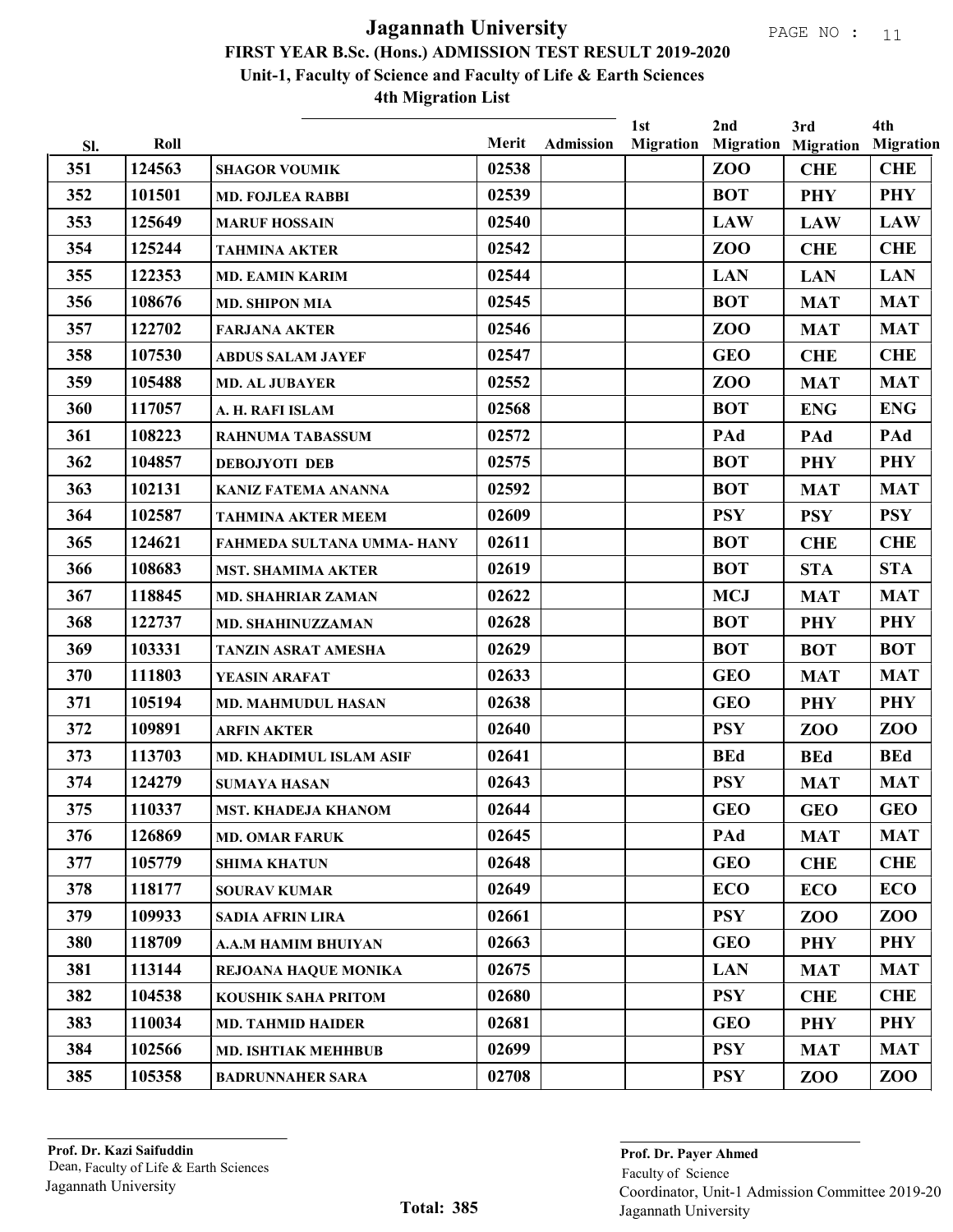|     |        |                               |       |                  | 1st              | 2nd        | 3rd                        | 4th              |
|-----|--------|-------------------------------|-------|------------------|------------------|------------|----------------------------|------------------|
| Sl. | Roll   |                               | Merit | <b>Admission</b> | <b>Migration</b> |            | <b>Migration Migration</b> | <b>Migration</b> |
| 386 | 104078 | <b>ARPITA CHOWDHURY</b>       | 02710 |                  |                  | <b>GEO</b> | <b>PHY</b>                 | <b>PHY</b>       |
| 387 | 109840 | <b>MD. SHAHRIAR SAKIL</b>     | 02712 |                  |                  | <b>GEO</b> | <b>PHY</b>                 | <b>PHY</b>       |
| 388 | 101734 | <b>NAFIS AHAMED</b>           | 02723 |                  |                  | <b>GEO</b> | <b>CHE</b>                 | <b>CHE</b>       |
| 389 | 106554 | TAHNIMUN JANNATH JANI         | 02724 |                  |                  | <b>ECO</b> | <b>ECO</b>                 | <b>ECO</b>       |
| 390 | 120326 | <b>SAMIRA TASMIN</b>          | 02725 |                  |                  | <b>PSY</b> | <b>BOT</b>                 | <b>BOT</b>       |
| 391 | 114344 | <b>IBRAHIM</b>                | 02732 |                  |                  | <b>GEO</b> | <b>PHY</b>                 | <b>PHY</b>       |
| 392 | 100404 | <b>BIJOY KUMAR ROY</b>        | 02733 |                  |                  | <b>PSY</b> | <b>CHE</b>                 | <b>CHE</b>       |
| 393 | 106702 | <b>ANIKA SARKER</b>           | 02734 |                  |                  | <b>PSY</b> | <b>PHY</b>                 | <b>PHY</b>       |
| 394 | 104236 | <b>TAZRI ZANNAT SEJUTI</b>    | 02737 |                  |                  | <b>IML</b> | <b>MAT</b>                 | <b>MAT</b>       |
| 395 | 123106 | <b>HASIBUZZAMAN RICK</b>      | 02743 |                  |                  | PAd        | <b>BOT</b>                 | <b>BOT</b>       |
| 396 | 109690 | <b>TAZKIA TUSSY</b>           | 02747 |                  |                  | <b>PSY</b> | <b>CHE</b>                 | <b>CHE</b>       |
| 397 | 109293 | <b>MD. FORHAD HOSSAIN</b>     | 02759 |                  |                  | <b>POS</b> | <b>MAT</b>                 | <b>MAT</b>       |
| 398 | 124949 | <b>PUJA MONDAL</b>            | 02769 |                  |                  | <b>GEO</b> | ZO <sub>O</sub>            | ZOO              |
| 399 | 123619 | <b>JARIN TASNIM</b>           | 02774 |                  |                  | <b>FIN</b> | <b>CHE</b>                 | <b>FIN</b>       |
| 400 | 112043 | <b>GAZI ASIA KHATUN BITHY</b> | 02807 |                  |                  | <b>GEO</b> | ZO <sub>O</sub>            | ZOO              |
| 401 | 109271 | <b>JIKRA BEGUM</b>            | 02808 |                  |                  | <b>BAN</b> | <b>STA</b>                 | <b>STA</b>       |
| 402 | 124919 | <b>SHIHAB UDDIN</b>           | 02816 |                  |                  | <b>ECO</b> | <b>CHE</b>                 | <b>CHE</b>       |
| 403 | 119671 | <b>SHAHANA AKTER</b>          | 02819 |                  |                  | <b>GEO</b> | <b>CHE</b>                 | <b>CHE</b>       |
| 404 | 103173 | <b>MD. RIPON HOSSAIN</b>      | 02820 |                  |                  | <b>MKT</b> | <b>PHY</b>                 | <b>PHY</b>       |
| 405 | 122405 | <b>SHIRAJUM MUNIRA</b>        | 02823 |                  |                  | <b>ECO</b> | <b>LAW</b>                 | <b>LAW</b>       |
| 406 | 109385 | <b>MAISHA MAHAZABIN TUNA</b>  | 02824 |                  |                  | <b>GEO</b> | ZOO                        | ZOO              |
| 407 | 102645 | <b>FARHANA AKTER PREMA</b>    | 02825 |                  |                  | PAd        | PAd                        | PAd              |
| 408 | 111203 | <b>FHAMIDA ALAM</b>           | 02829 |                  |                  | <b>GEO</b> | <b>STA</b>                 | <b>STA</b>       |
| 409 | 122379 | <b>MD. ARIFUR RAHMAN</b>      | 02830 |                  |                  | <b>GEO</b> | <b>ENG</b>                 | <b>ENG</b>       |
| 410 | 107391 | <b>NOWSHAD BIN AZIZ</b>       | 02833 |                  |                  | <b>ECO</b> | <b>LAW</b>                 | <b>LAW</b>       |
| 411 | 120627 | <b>MUBASSHIR HOSEN</b>        | 02834 |                  |                  | <b>GEO</b> | <b>PHY</b>                 | <b>PHY</b>       |
| 412 | 124753 | <b>REAZE AHAMMED LIKHON</b>   | 02835 |                  |                  | <b>GEO</b> | <b>PHY</b>                 | PHY              |
| 413 | 123934 | MOHAMMAD RAFIUL HOQUE         | 02838 |                  |                  | <b>AIS</b> | <b>AIS</b>                 | <b>AIS</b>       |
| 414 | 103812 | <b>MD. SHAHNEWAZ SHAH</b>     | 02839 |                  |                  | <b>GEO</b> | <b>PHY</b>                 | <b>PHY</b>       |
| 415 | 108452 | AFSANA KHANDOKER              | 02841 |                  |                  | <b>AIS</b> | <b>PHY</b>                 | PHY              |
| 416 | 106190 | <b>MD. HASAN FARAZI</b>       | 02844 |                  |                  | <b>GEO</b> | <b>PHY</b>                 | <b>PHY</b>       |
| 417 | 125962 | <b>SHADEK HOSSAIN</b>         | 02845 |                  |                  | <b>MKT</b> | <b>PHY</b>                 | <b>PHY</b>       |
| 418 | 124431 | <b>DURJOY DUTTA</b>           | 02852 |                  |                  | <b>MGT</b> | <b>AIS</b>                 | <b>AIS</b>       |
| 419 | 114557 | <b>JANNATUL FERDOUS</b>       | 02855 |                  |                  | <b>GEO</b> | <b>PHY</b>                 | <b>PHY</b>       |
| 420 | 105689 | <b>MARJIA</b>                 | 02857 |                  |                  | <b>GEO</b> | <b>LAW</b>                 | <b>LAW</b>       |
|     |        |                               |       |                  |                  |            |                            |                  |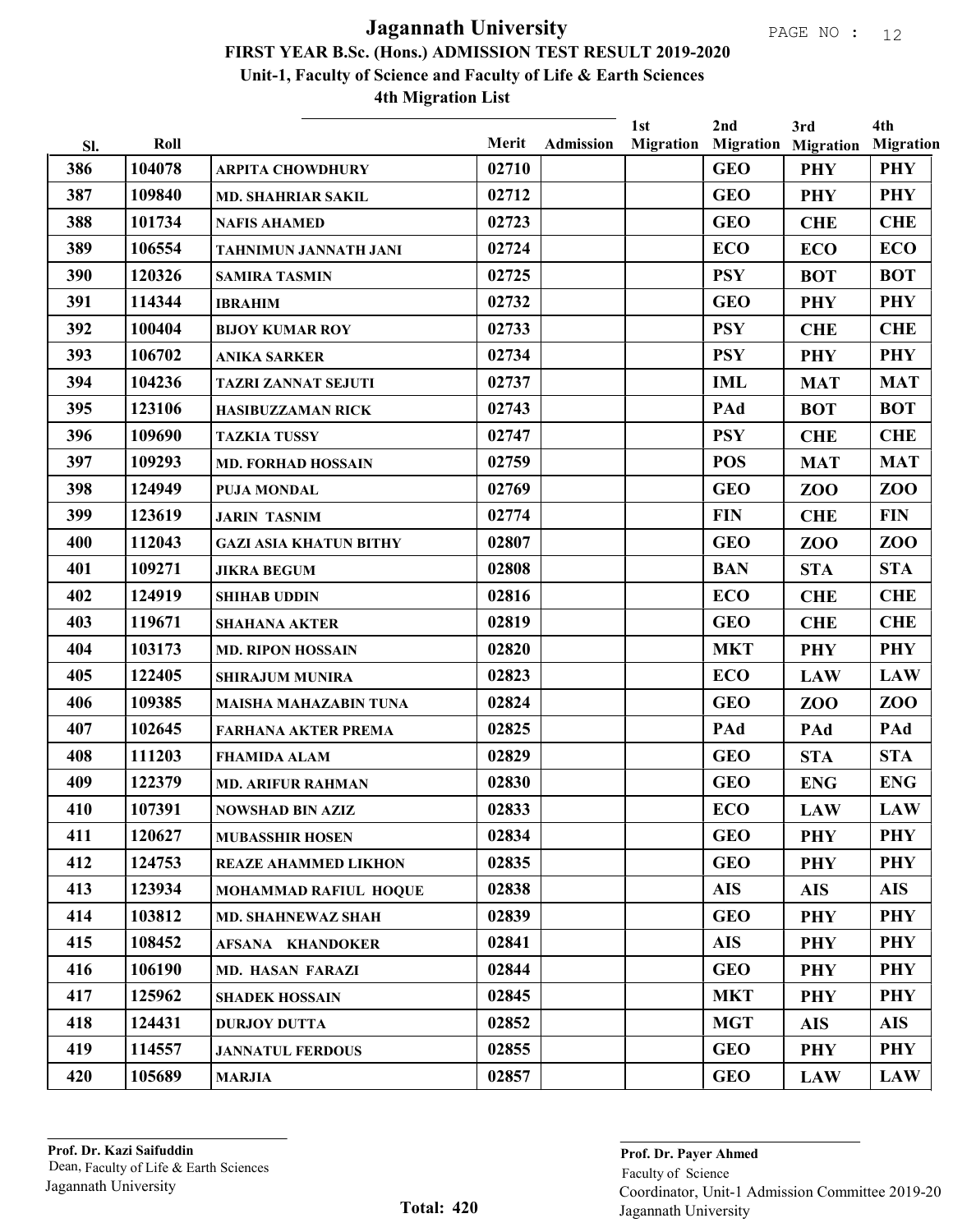|            | Roll   |                                 | Merit |                  | 1st<br><b>Migration</b> | 2nd        | 3rd                                           | 4th<br><b>Migration</b> |
|------------|--------|---------------------------------|-------|------------------|-------------------------|------------|-----------------------------------------------|-------------------------|
| Sl.<br>421 | 101450 | <b>MD. HASIBUR RAHMAN</b>       | 02877 | <b>Admission</b> |                         | <b>MKT</b> | <b>Migration Migration</b><br>ZO <sub>O</sub> | ZOO                     |
| 422        | 110698 | <b>MD. NASIF SHAHRIAR</b>       | 02881 |                  |                         | <b>MGT</b> | <b>CHE</b>                                    | <b>CHE</b>              |
| 423        | 105818 | <b>FATEMATUJJOHORA</b>          | 02897 |                  |                         | <b>ECO</b> | <b>CHE</b>                                    | <b>CHE</b>              |
| 424        | 123646 | MD. MOZAMMAL HOSSAIN RABBY      | 02920 |                  |                         | <b>BEd</b> | <b>PHY</b>                                    | <b>PHY</b>              |
| 425        | 114510 | <b>ATIKUL ISLAM MITHU</b>       | 02922 |                  |                         | <b>LAN</b> | ZOO                                           | <b>ZOO</b>              |
| 426        | 117834 | <b>MOLAYA BOSE</b>              | 02932 |                  |                         | <b>BEd</b> | <b>STA</b>                                    | <b>STA</b>              |
| 427        | 105282 | <b>MANSURA ISLAM TORY</b>       | 02933 |                  |                         | PHI        | <b>PHY</b>                                    | <b>PHY</b>              |
| 428        | 114512 | <b>MD. MAHINUL ISLAM</b>        | 02942 |                  |                         | <b>POS</b> | <b>PHY</b>                                    | <b>PHY</b>              |
| 429        | 100866 | <b>MD. AMRAN HOSSAIN SHAHED</b> | 02946 |                  |                         | <b>ANP</b> | <b>MGT</b>                                    | <b>MGT</b>              |
| 430        | 124322 | <b>KOMOL ADHIKARY</b>           | 02948 |                  |                         | <b>IS</b>  | <b>CHE</b>                                    | <b>CHE</b>              |
| 431        | 116338 | <b>TAMZID ISLAM</b>             | 02955 |                  |                         | <b>SOC</b> | <b>PHY</b>                                    | <b>PHY</b>              |
| 432        | 122880 | <b>ARMAN MIAH</b>               | 02957 |                  |                         | <b>IS</b>  | <b>MAT</b>                                    | <b>MAT</b>              |
| 433        | 119694 | <b>SADIA AFRIN ARPA</b>         | 02958 |                  |                         | <b>ANP</b> | ZOO                                           | <b>ZOO</b>              |
| 434        | 123242 | HUMAYRA BINTE JAMAL             | 02964 |                  |                         | PHI        | <b>CHE</b>                                    | <b>CHE</b>              |
| 435        | 109726 | <b>ABDUL KADER</b>              | 02965 |                  |                         | PHI        | <b>PHY</b>                                    | <b>PHY</b>              |
| 436        | 104494 | <b>MST JANNATUL NIME AKHI</b>   | 02967 |                  |                         | <b>SW</b>  | ZOO                                           | ZOO                     |
| 437        | 115524 | <b>SHAMYMA AFROSE MOON</b>      | 02969 |                  |                         | <b>BEd</b> | <b>MAT</b>                                    | <b>CHE</b>              |
| 438        | 120454 | <b>FOUZIA AFRIN</b>             | 02973 |                  |                         | PHI        | <b>MAT</b>                                    | <b>CHE</b>              |
| 439        | 123986 | <b>FARAH BINTE SHAMEEM</b>      | 02974 |                  |                         | <b>POS</b> | <b>FIN</b>                                    | <b>FIN</b>              |
| 440        | 103758 | <b>MIR HASIBUL HOSSAIN</b>      | 02975 |                  |                         | PHI        | <b>MAT</b>                                    | <b>MAT</b>              |
| 441        | 123735 | <b>MOST. ASMA AKTER MIM</b>     | 02978 |                  |                         | PHI        | <b>MAT</b>                                    | <b>MAT</b>              |
| 442        | 101292 | <b>MORIUM AKTER</b>             | 02983 |                  |                         | PHI        | <b>PHY</b>                                    | <b>CHE</b>              |
| 443        | 102240 | <b>OSAMA ABRAR</b>              | 02985 |                  |                         | PHI        | <b>PHY</b>                                    | <b>PHY</b>              |
| 444        | 101109 | FATEMA TUZ ZOHORA SOMA          | 03006 |                  |                         |            | <b>PHY</b>                                    | <b>PHY</b>              |
| 445        | 121413 | <b>PRITY ROY</b>                | 03009 |                  |                         |            | <b>MAT</b>                                    | <b>MAT</b>              |
| 446        | 100655 | <b>FARHAT MAHJABIN KHAN</b>     | 03017 |                  |                         |            | <b>FIN</b>                                    | <b>FIN</b>              |
| 447        | 100617 | <b>MD. KAMRUZZAMAN ZINAN</b>    | 03039 |                  |                         |            | <b>LAW</b>                                    | <b>LAW</b>              |
| 448        | 108615 | <b>FARZANA ZAMAN DOLAMONI</b>   | 03044 |                  |                         |            | <b>MGT</b>                                    | <b>MGT</b>              |
| 449        | 113147 | <b>SHOHANA SHIFA</b>            | 03049 |                  |                         |            | <b>STA</b>                                    | <b>CHE</b>              |
| 450        | 106977 | <b>MOST. SHANJITA AKTER</b>     | 03052 |                  |                         |            | <b>STA</b>                                    | <b>PHY</b>              |
| 451        | 100683 | SUMAIYA MEHZABIN MOHONA         | 03054 |                  |                         |            | ZOO                                           | ZOO                     |
| 452        | 108395 | <b>FAIYAZ IFTEKHAR PRITUL</b>   | 03056 |                  |                         |            | ZOO                                           | ZOO                     |
| 453        | 122995 | <b>FARHAN ISHRAQ TUSHAR</b>     | 03059 |                  |                         |            | <b>STA</b>                                    | <b>PHY</b>              |
| 454        | 109929 | <b>ISHRAT JAHAN</b>             | 03062 |                  |                         |            | <b>ENG</b>                                    | <b>ENG</b>              |
| 455        | 103105 | MST. TAHOMINA TABASSUM RUSA     | 03064 |                  |                         |            | <b>BOT</b>                                    | <b>MAT</b>              |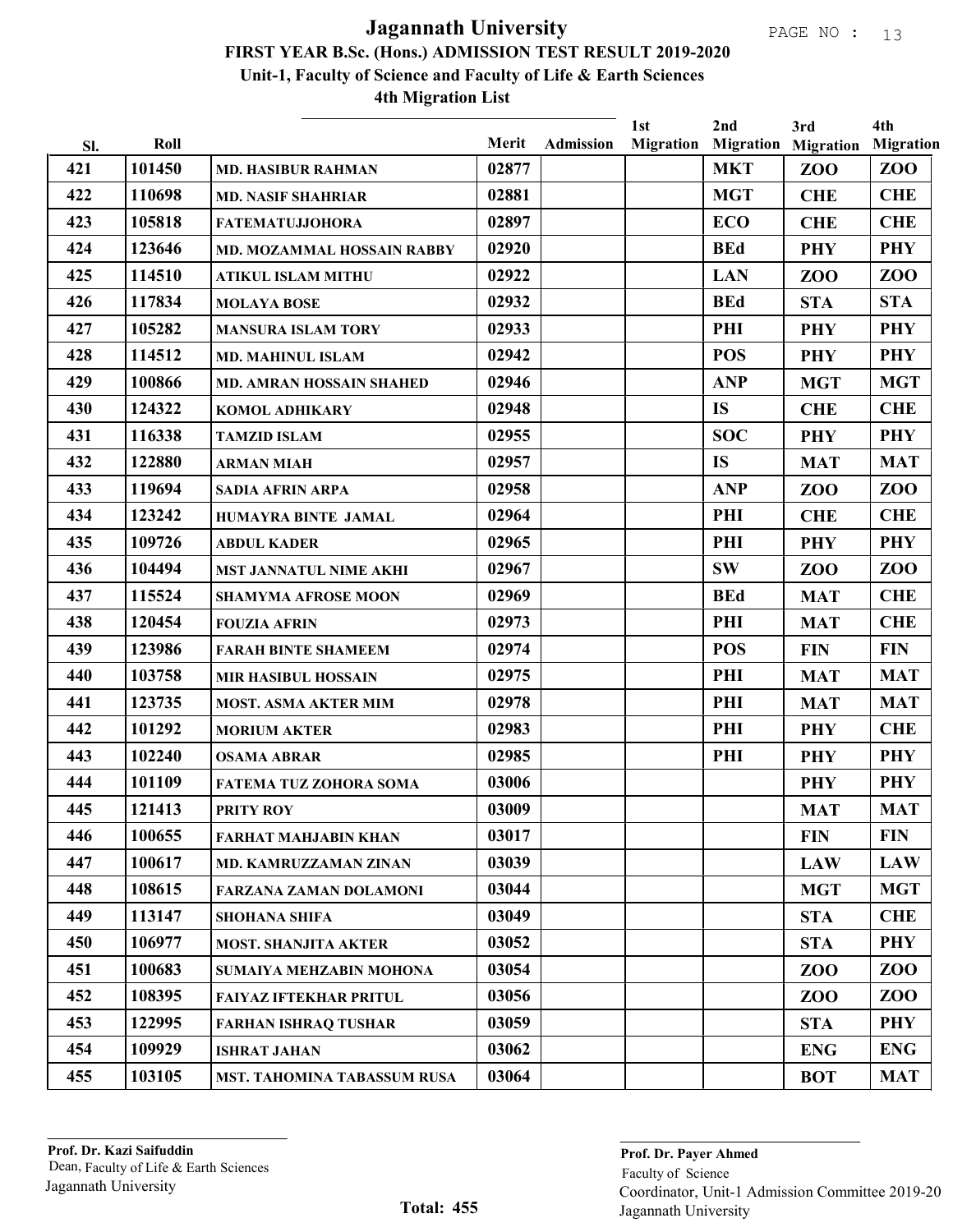|     |        |                                 |       |                  | 1st              | 2nd | 3rd                        | 4th              |
|-----|--------|---------------------------------|-------|------------------|------------------|-----|----------------------------|------------------|
| SI. | Roll   |                                 | Merit | <b>Admission</b> | <b>Migration</b> |     | <b>Migration Migration</b> | <b>Migration</b> |
| 456 | 109845 | <b>ASRIK MAHMUD</b>             | 03074 |                  |                  |     | ZO <sub>O</sub>            | <b>CHE</b>       |
| 457 | 119768 | <b>AFROJ JAHAN EMO</b>          | 03077 |                  |                  |     | ZOO                        | <b>PHY</b>       |
| 458 | 100198 | <b>MD. TOUFIQUL HASAN DOLON</b> | 03083 |                  |                  |     | <b>BOT</b>                 | <b>MAT</b>       |
| 459 | 107826 | DEBOPRIYO CHAKRABORTY           | 03084 |                  |                  |     | ZO <sub>O</sub>            | <b>PHY</b>       |
| 460 | 101007 | <b>MD.EMAM HOSSAIN</b>          | 03086 |                  |                  |     | ZOO                        | <b>CHE</b>       |
| 461 | 117557 | <b>MD. RAKIB BIN AMIN</b>       | 03089 |                  |                  |     | <b>ENG</b>                 | <b>ENG</b>       |
| 462 | 103314 | <b>MUHAIMINUL ISLAM SREEJON</b> | 03090 |                  |                  |     | <b>MCJ</b>                 | <b>CHE</b>       |
| 463 | 124044 | <b>MD. LIMON ISLAM</b>          | 03093 |                  |                  |     | ZOO                        | ZOO              |
| 464 | 111866 | S. M MOSTAFA KAMAL              | 03094 |                  |                  |     | <b>STA</b>                 | <b>CHE</b>       |
| 465 | 123910 | <b>ANAMUL HAQUE</b>             | 03095 |                  |                  |     | <b>LAW</b>                 | <b>LAW</b>       |
| 466 | 100423 | <b>HRIDOY KUMAR SARKAR</b>      | 03099 |                  |                  |     | ZO <sub>O</sub>            | <b>MAT</b>       |
| 467 | 118235 | <b>MD. SHAHIN ALOM</b>          | 03103 |                  |                  |     | <b>STA</b>                 | <b>STA</b>       |
| 468 | 117840 | <b>MST. KANIZ SUBARNA</b>       | 03105 |                  |                  |     | <b>BOT</b>                 | <b>CHE</b>       |
| 469 | 121593 | <b>MOBASSHIRA KHATUN</b>        | 03106 |                  |                  |     | <b>STA</b>                 | <b>CHE</b>       |
| 470 | 116673 | <b>ISRAT JAHAN POMY</b>         | 03108 |                  |                  |     | ZO <sub>O</sub>            | ZOO              |
| 471 | 112908 | <b>MD. RAKIBUL ISLAM</b>        | 03109 |                  |                  |     | <b>PSY</b>                 | <b>MAT</b>       |
| 472 | 102850 | <b>SADMAN OLIVE</b>             | 03110 |                  |                  |     | <b>MCJ</b>                 | <b>MCJ</b>       |
| 473 | 122918 | <b>APURBA MONDAL</b>            | 03111 |                  |                  |     | <b>LAW</b>                 | <b>LAW</b>       |
| 474 | 108600 | <b>SUMIYA KAMAL TANI</b>        | 03112 |                  |                  |     | <b>PSY</b>                 | <b>PSY</b>       |
| 475 | 125260 | <b>FARJAHAN JAMAL JENY</b>      | 03134 |                  |                  |     | ZOO                        | <b>CHE</b>       |
| 476 | 120868 | <b>MST. ISRAT JAHAN MARIA</b>   | 03142 |                  |                  |     | <b>PSY</b>                 | <b>PSY</b>       |
| 477 | 106728 | <b>MD. ABDUR RAKIB</b>          | 03152 |                  |                  |     | <b>STA</b>                 | <b>CHE</b>       |
| 478 | 100126 | <b>TANHA SHAMS</b>              | 03154 |                  |                  |     | <b>ENG</b>                 | <b>CHE</b>       |
| 479 | 110652 | <b>SUMAIYA KHAN</b>             | 03165 |                  |                  |     | ZO <sub>O</sub>            | <b>MAT</b>       |
| 480 | 111982 | <b>IRIN KABIR</b>               | 03171 |                  |                  |     | ZOO                        | ZOO              |
| 481 | 123388 | <b>FARHAN ISRAQ</b>             | 03177 |                  |                  |     | <b>PSY</b>                 | <b>PSY</b>       |
| 482 | 120424 | <b>MD. RAFIQUL ISLAM</b>        | 03181 |                  |                  |     | <b>STA</b>                 | <b>MAT</b>       |
| 483 | 124222 | <b>MD. TANJIL HOSSAIN</b>       | 03183 |                  |                  |     | <b>STA</b>                 | <b>MAT</b>       |
| 484 | 124960 | <b>FATEMA ALAM</b>              | 03192 |                  |                  |     | ZOO                        | ZOO              |
| 485 | 114460 | MD. FAHIM -AL- MUZAHID          | 03195 |                  |                  |     | <b>STA</b>                 | <b>STA</b>       |
| 486 | 109456 | <b>ROKIBUL ISLAM</b>            | 03198 |                  |                  |     | <b>STA</b>                 | <b>STA</b>       |
| 487 | 118148 | <b>MST. TOMALIKA AKTHER</b>     | 03199 |                  |                  |     | ZOO                        | <b>MAT</b>       |
| 488 | 108454 | <b>JOYANTO GHOSH</b>            | 03203 |                  |                  |     | <b>ECO</b>                 | <b>ECO</b>       |
| 489 | 109194 | AMINA SULTANA JHUMUR            | 03217 |                  |                  |     | <b>STA</b>                 | <b>MAT</b>       |
| 490 | 122852 | MD. SHAHARIAR ASHRAFI SAGAR     | 03218 |                  |                  |     | <b>BOT</b>                 | <b>PHY</b>       |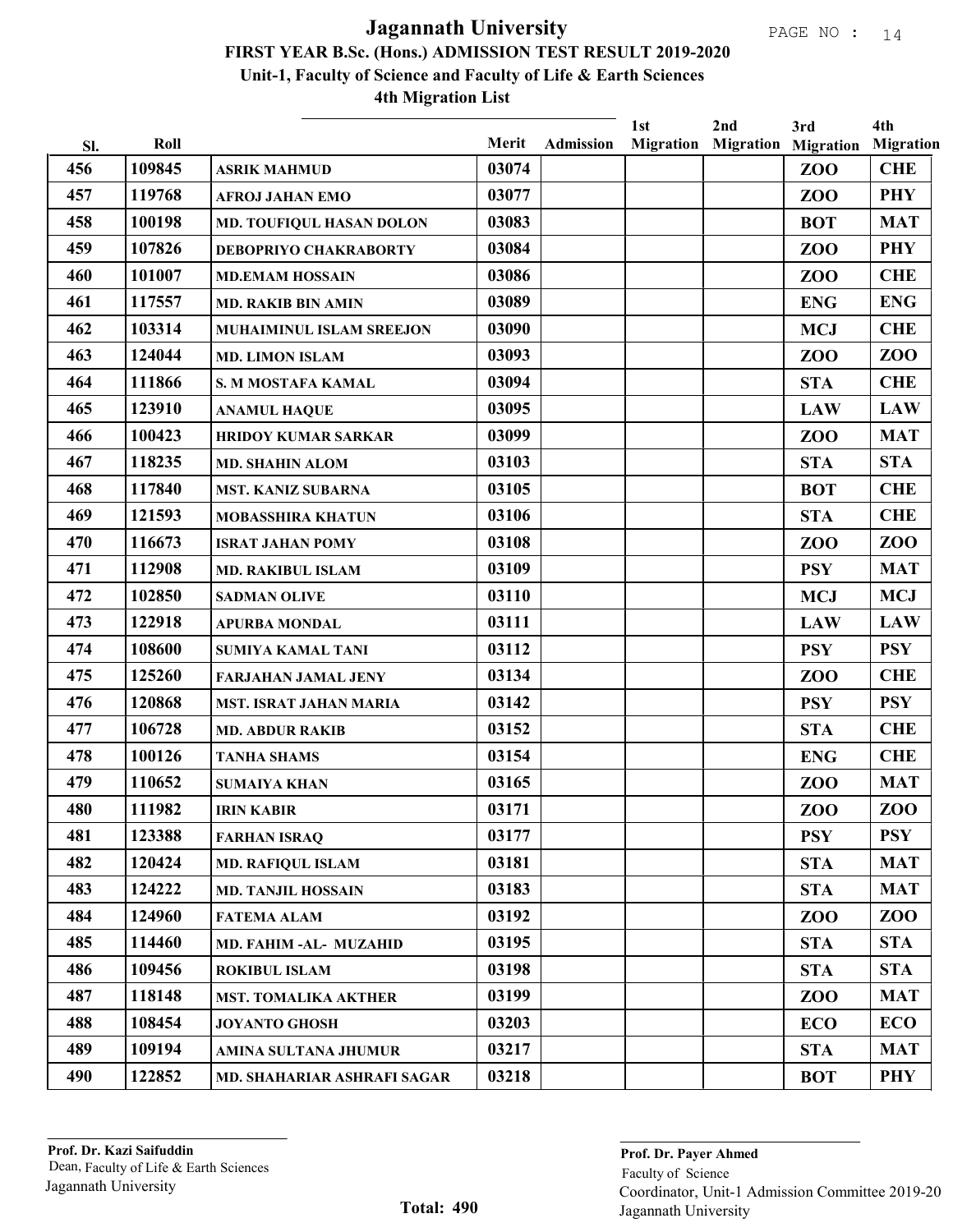|     |        |                                |       |                  | 1st              | 2nd | 3rd                        | 4th              |
|-----|--------|--------------------------------|-------|------------------|------------------|-----|----------------------------|------------------|
| Sl. | Roll   |                                | Merit | <b>Admission</b> | <b>Migration</b> |     | <b>Migration Migration</b> | <b>Migration</b> |
| 491 | 104404 | <b>SHANJIDA SARMIN MOURI</b>   | 03221 |                  |                  |     | <b>STA</b>                 | <b>STA</b>       |
| 492 | 105438 | <b>HAZIRA KHATUN</b>           | 03232 |                  |                  |     | <b>BOT</b>                 | <b>MAT</b>       |
| 493 | 106990 | <b>ARNAB TASNIM PRANTO</b>     | 03237 |                  |                  |     | <b>BOT</b>                 | <b>PHY</b>       |
| 494 | 105184 | <b>FARIHA TAHASSUN</b>         | 03243 |                  |                  |     | <b>BOT</b>                 | <b>MAT</b>       |
| 495 | 106772 | <b>HABIBA AFROSE NONI</b>      | 03245 |                  |                  |     | <b>BOT</b>                 | <b>ZOO</b>       |
| 496 | 100302 | <b>MAHMUDA MUNA</b>            | 03246 |                  |                  |     | <b>BOT</b>                 | <b>PHY</b>       |
| 497 | 106715 | <b>TARIK ANAM TONMOY</b>       | 03262 |                  |                  |     | <b>FIN</b>                 | <b>FIN</b>       |
| 498 | 102431 | <b>MD. SANIYAT FATTAH</b>      | 03268 |                  |                  |     | <b>STA</b>                 | <b>STA</b>       |
| 499 | 104299 | <b>FATEMA TUJ JOHORA</b>       | 03271 |                  |                  |     | <b>BOT</b>                 | <b>PHY</b>       |
| 500 | 125463 | <b>MUSFIK AL JONIAD</b>        | 03278 |                  |                  |     | <b>STA</b>                 | <b>PHY</b>       |
| 501 | 114133 | <b>ABDUL AHAD MUNNA</b>        | 03283 |                  |                  |     | <b>BOT</b>                 | <b>MAT</b>       |
| 502 | 107237 | <b>IFRAD BINTE ABEDEEN</b>     | 03285 |                  |                  |     | <b>BOT</b>                 | <b>BOT</b>       |
| 503 | 113363 | <b>RAIYAN UTSAB TALUKDER</b>   | 03294 |                  |                  |     | <b>BOT</b>                 | <b>PHY</b>       |
| 504 | 119203 | <b>TASHFIA TANJUM</b>          | 03303 |                  |                  |     | <b>BOT</b>                 | <b>PHY</b>       |
| 505 | 107069 | <b>FARHANA RAHMAN UPOMA</b>    | 03305 |                  |                  |     | <b>BOT</b>                 | <b>PHY</b>       |
| 506 | 112673 | <b>KAZI MASHNOOR HOSSAIN</b>   | 03312 |                  |                  |     | <b>ECO</b>                 | <b>PHY</b>       |
| 507 | 103121 | <b>JIBON KRISHNA JOY</b>       | 03315 |                  |                  |     | <b>FIN</b>                 | <b>MAT</b>       |
| 508 | 126109 | <b>SUSHANTA DHAR RAZ</b>       | 03318 |                  |                  |     | <b>GEO</b>                 | <b>PHY</b>       |
| 509 | 125545 | NUSRAT ANJUMAN JIHAN           | 03320 |                  |                  |     | <b>PSY</b>                 | <b>MAT</b>       |
| 510 | 122451 | ZINAT YESMIN JUTHIKA           | 03321 |                  |                  |     | <b>IML</b>                 | <b>IML</b>       |
| 511 | 123997 | <b>ARAF MIAD</b>               | 03324 |                  |                  |     | <b>MCJ</b>                 | <b>MCJ</b>       |
| 512 | 102759 | <b>MD. NAIMUL ISLAM</b>        | 03325 |                  |                  |     | <b>GEO</b>                 | <b>PHY</b>       |
| 513 | 115387 | MD. SHAHNAWAZ IQBAL            | 03326 |                  |                  |     | <b>PSY</b>                 | <b>PHY</b>       |
| 514 | 124561 | <b>SHOHANUR RAHMAN SHOHAN</b>  | 03327 |                  |                  |     | <b>PSY</b>                 | <b>STA</b>       |
| 515 | 119163 | <b>MD. RAHMAT ULLAH FORAGY</b> | 03333 |                  |                  |     | <b>BAN</b>                 | <b>MAT</b>       |
| 516 | 112737 | <b>HABIBA MEHJABIN TOPA</b>    | 03334 |                  |                  |     | <b>GEO</b>                 | <b>GEO</b>       |
| 517 | 100257 | <b>MD. FAIZAN REZA</b>         | 03335 |                  |                  |     | <b>GEO</b>                 | <b>MAT</b>       |
| 518 | 100008 | <b>MD. SABBIR HOSSAIN</b>      | 03343 |                  |                  |     | <b>MCJ</b>                 | <b>LAW</b>       |
| 519 | 118252 | <b>NUSHAIBA ZAHAN EITHEN</b>   | 03344 |                  |                  |     | <b>GEO</b>                 | <b>BOT</b>       |
| 520 | 105180 | <b>MD. ASHIQUL ISLAM</b>       | 03346 |                  |                  |     | <b>MCJ</b>                 | <b>MAT</b>       |
| 521 | 126342 | <b>KAMONA RANI ROY</b>         | 03348 |                  |                  |     | <b>ECO</b>                 | <b>ECO</b>       |
| 522 | 124108 | MOHAMMAD SADMAN AMIN           | 03349 |                  |                  |     | <b>FIN</b>                 | <b>FIN</b>       |
| 523 | 121330 | NAZMOON NAHAR URMI             | 03350 |                  |                  |     | <b>MGT</b>                 | ZOO              |
| 524 | 104438 | <b>MD MOSTAFIJUR RAHMAN</b>    | 03352 |                  |                  |     | <b>SOC</b>                 | <b>MAT</b>       |
| 525 | 115507 |                                | 03353 |                  |                  |     | <b>GEO</b>                 | <b>MAT</b>       |
|     |        | <b>MD. MAHITUL ISLAM</b>       |       |                  |                  |     |                            |                  |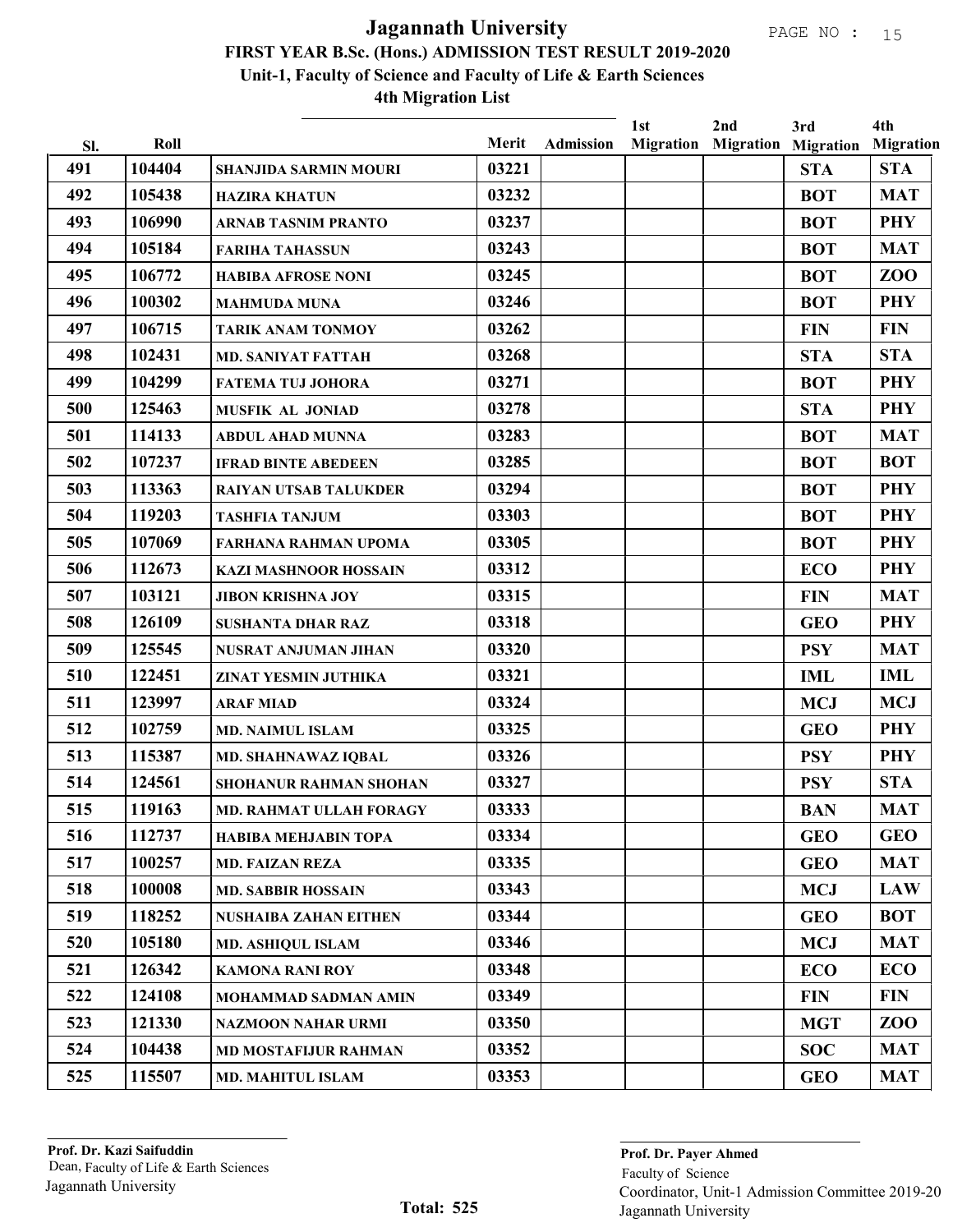|            | Roll   |                                 | Merit |                  | 1st              | 2nd | 3rd                                      | 4th                            |
|------------|--------|---------------------------------|-------|------------------|------------------|-----|------------------------------------------|--------------------------------|
| Sl.<br>526 | 101597 | <b>MD. AZAZ AHMED</b>           | 03359 | <b>Admission</b> | <b>Migration</b> |     | <b>Migration Migration</b><br><b>PSY</b> | <b>Migration</b><br><b>PSY</b> |
| 527        | 102049 | <b>MIR TANHA SULTANA</b>        | 03360 |                  |                  |     | <b>PSY</b>                               | <b>ENG</b>                     |
| 528        | 112096 | <b>FARHAD IBN BASIT</b>         | 03368 |                  |                  |     | <b>GEO</b>                               | <b>MAT</b>                     |
| 529        | 119862 | <b>MD. MONOWAR HOSSAIN</b>      | 03372 |                  |                  |     | <b>PSY</b>                               | <b>ENG</b>                     |
| 530        | 123032 | <b>EFFAT JAHAN LINDA</b>        | 03373 |                  |                  |     | <b>PSY</b>                               | <b>MAT</b>                     |
| 531        | 122848 | <b>SOROFA AKTER PINGKY</b>      | 03376 |                  |                  |     | <b>PSY</b>                               | <b>MAT</b>                     |
| 532        | 101708 | <b>MD. SAKLAIN SADAT TONMOY</b> | 03387 |                  |                  |     | PAd                                      | <b>MAT</b>                     |
| 533        | 103472 |                                 | 03389 |                  |                  |     | <b>GEO</b>                               | <b>GEO</b>                     |
| 534        | 123758 | <b>SAMIHA ZAMAN MIM</b>         | 03405 |                  |                  |     | <b>PSY</b>                               | ZOO                            |
| 535        | 123344 | <b>FARZANA HAQ EMU</b>          | 03407 |                  |                  |     | <b>GEO</b>                               | ZOO                            |
| 536        | 122188 | <b>SEMIN KHANDAKER</b>          | 03417 |                  |                  |     |                                          | <b>MAT</b>                     |
| 537        | 109898 | <b>FATEMA ISLAM NIPA</b>        | 03426 |                  |                  |     | <b>PSY</b>                               | <b>MAT</b>                     |
| 538        | 124994 | <b>MAHIR FAISAL</b>             | 03430 |                  |                  |     | <b>GEO</b>                               | <b>MAT</b>                     |
| 539        | 116770 | <b>SHAFI RAHMAN</b>             | 03431 |                  |                  |     | <b>PSY</b>                               | <b>MAT</b>                     |
|            | 113928 | SUMAYA BINTA MOSHARRAF          |       |                  |                  |     | <b>PSY</b>                               |                                |
| 540        |        | <b>FARHANA HAQUE SHATABDI</b>   | 03432 |                  |                  |     | <b>MCJ</b>                               | <b>MAT</b>                     |
| 541        | 119618 | PRANTI NANDI PRIA               | 03434 |                  |                  |     | <b>ECO</b>                               | <b>MAT</b>                     |
| 542        | 108828 | <b>MYMUNA AKTHER</b>            | 03447 |                  |                  |     | <b>PSY</b>                               | <b>MAT</b>                     |
| 543        | 109808 | <b>GULSHAN ARA TASNIM</b>       | 03451 |                  |                  |     | <b>MCJ</b>                               | <b>MCJ</b>                     |
| 544        | 112062 | <b>MARZIA TAHSIN</b>            | 03457 |                  |                  |     | <b>GEO</b>                               | <b>PSY</b>                     |
| 545        | 109164 | MD. AHADUZZAMAN MUNNA           | 03467 |                  |                  |     | <b>GEO</b>                               | <b>MAT</b>                     |
| 546        | 120930 | <b>MOST. NISHAT MAHFUZA</b>     | 03472 |                  |                  |     | <b>GEO</b>                               | <b>STA</b>                     |
| 547        | 101566 | <b>SADIA AKTER</b>              | 03473 |                  |                  |     | <b>GEO</b>                               | <b>BOT</b>                     |
| 548        | 124668 | <b>ANUPAM MALAKAR</b>           | 03479 |                  |                  |     | <b>LAN</b>                               | ZOO                            |
| 549        | 103108 | <b>MD. MAHMUDUL HASAN</b>       | 03480 |                  |                  |     | <b>GEO</b>                               | ZOO                            |
| 550        | 100050 | <b>SAJJAD HOSSAIN</b>           | 03481 |                  |                  |     | <b>ECO</b>                               | <b>ECO</b>                     |
| 551        | 124996 | KHANDOKER SAMIUL ISLAM          | 03485 |                  |                  |     | <b>AIS</b>                               | ZOO                            |
| 552        | 105266 | <b>BIPRODIP MONDAL</b>          | 03486 |                  |                  |     | <b>MKT</b>                               | <b>STA</b>                     |
| 553        | 108087 | <b>MD. ALMAHAMUD PRINCE</b>     | 03487 |                  |                  |     | <b>GEO</b>                               | <b>STA</b>                     |
| 554        | 110701 | <b>MD. JOBAYER PRODHAN</b>      | 03492 |                  |                  |     | <b>GEO</b>                               | ZOO                            |
| 555        | 112317 | <b>SHAFIN AHMED KHUNDKAR</b>    | 03501 |                  |                  |     | <b>GEO</b>                               | ZOO                            |
| 556        | 109851 | <b>SHABNAM MOSTOFA</b>          | 03509 |                  |                  |     | <b>ECO</b>                               | <b>ECO</b>                     |
| 557        | 110125 | <b>RAIHANA RASHID</b>           | 03514 |                  |                  |     | <b>ECO</b>                               | <b>ECO</b>                     |
| 558        | 123085 | <b>FATEMA AKTER SUMIYA</b>      | 03532 |                  |                  |     | <b>AIS</b>                               | <b>AIS</b>                     |
| 559        | 114247 | <b>ANIKA HOQUE MEEM</b>         | 03536 |                  |                  |     | <b>AIS</b>                               | <b>PSY</b>                     |
| 560        | 125355 | <b>ROBIOUS SUNNY ROMAN</b>      | 03553 |                  |                  |     | <b>LAN</b>                               | <b>BOT</b>                     |